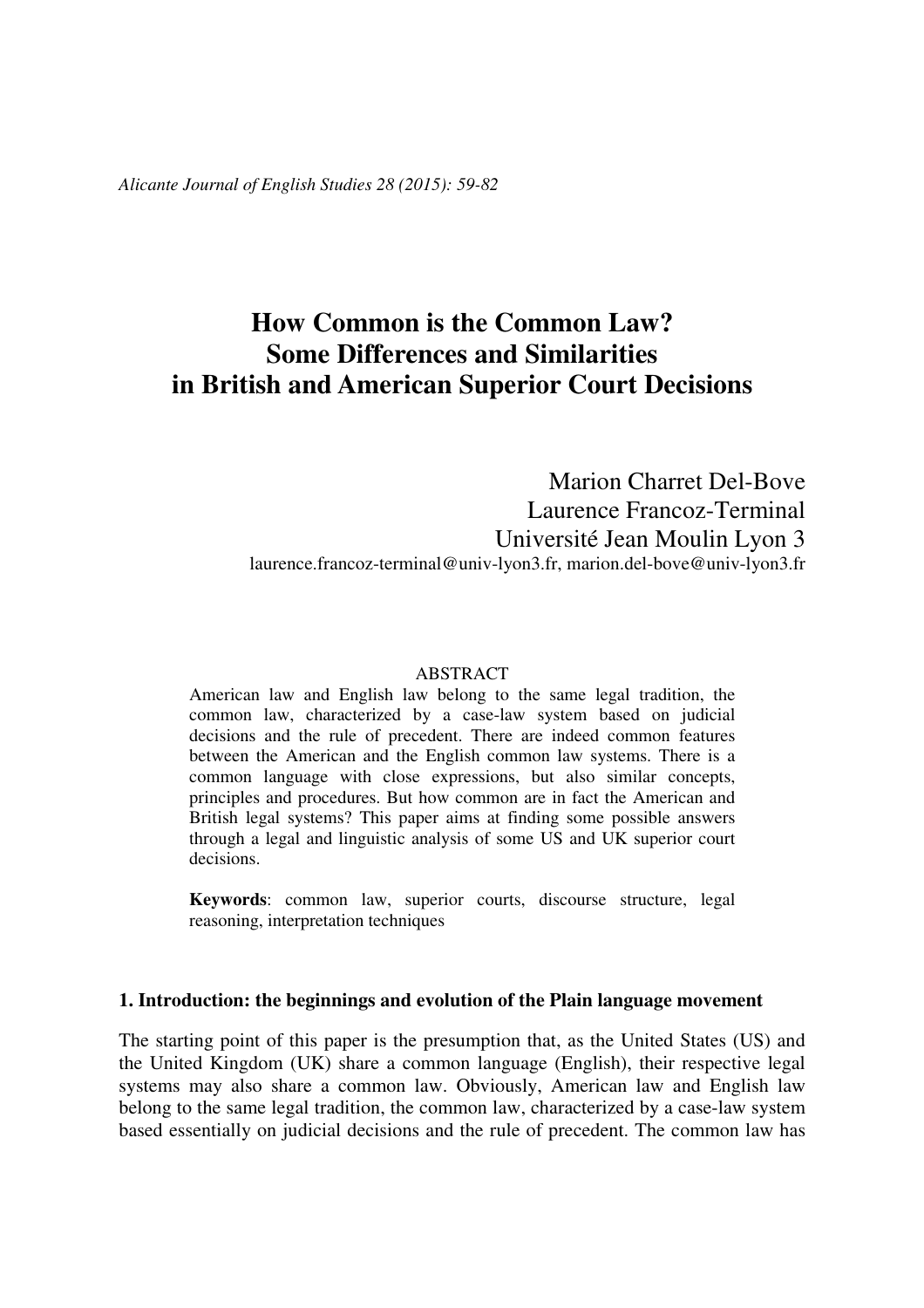now become one of the most important legal families in the world<sup>1</sup> alongside with civil law. But how common are the American and British common law systems? To paraphrase Bernard Shaw's words, aren't the UK and the USA two countries separated by a common legal system? This paper aims at finding some possible answers through a legal and linguistic analysis of some US and UK superior court decisions that constitute an interesting indicator of two existing patterns of the common law.

In order to account for the possible common or different features of American and British common law systems, one needs to refer to the historical roots of the two systems. The common law  $-$ so called because it was intended to apply uniformly to courts of various jurisdictions — was born in England during the  $12<sup>th</sup>$  century through the development of the *curia regis* (King's court) and royal courts that contributed to the gradual establishment of a state in a feudal society. Circuit judges thus spread local custom across the whole territory, which contributed to the establishment of a common set of legal rules. During the  $17<sup>th</sup>$  century and the rise of the British Empire, those who had emigrated from England to the thirteen British colonies perpetuated and implemented the laws and rules under which they had lived in their homeland throughout the world.

Nevertheless, the newly independent states of America distanced themselves from their English legal roots because of their situation and living conditions. French legal scholars highlight a "separatist" movement (Levasseur, 2004: 4), or a "distancing phenomenon" (Bullier, 2012: 8) in the USA from British legal traditions. While some commonwealth countries developed their own legal principles consistently with the British common law,<sup>2</sup> American common law walked an autonomous path, especially since the 1776 Declaration of Independence and the adoption of a single written constitution in 1789. This clearly severed the bonds between the colonies and the British Crown and marked a turning point in the development of American common law, separately and autonomously from English judicial decisions. The latter were no longer used as binding precedents by American courts. Initially the laws of the American colonies were intended not to contradict the laws of the Realm of England, though inevitably "the British common law was eluded when the settlers considered it as inappropriate, inadequate or going against their interests or convictions" (Zoller, 2014: 5),<sup>3</sup> as confirmed by Blackstone, in his famous *Commentaries*:

Such colonists carry with them only so much of the English law as is applicable to their own situation and the condition of an infant colony; such, for instance, as the general rules of inheritance, and of protection from personal injuries. The artificial refinements and distinctions incident to the property of a great and commercial people, the laws of police and revenue, (such especially as are enforced by penalties,) the mode of maintenance for the established clergy, the jurisdiction of spiritual courts, and a multitude of other provisions, are neither necessary nor convenient for them, and therefore are not in force (1893: 85-86).

Consequently, even though the USA did adopt common law rules and procedures originating from English common law during the  $17<sup>th</sup>$  and  $18<sup>th</sup>$  centuries, American law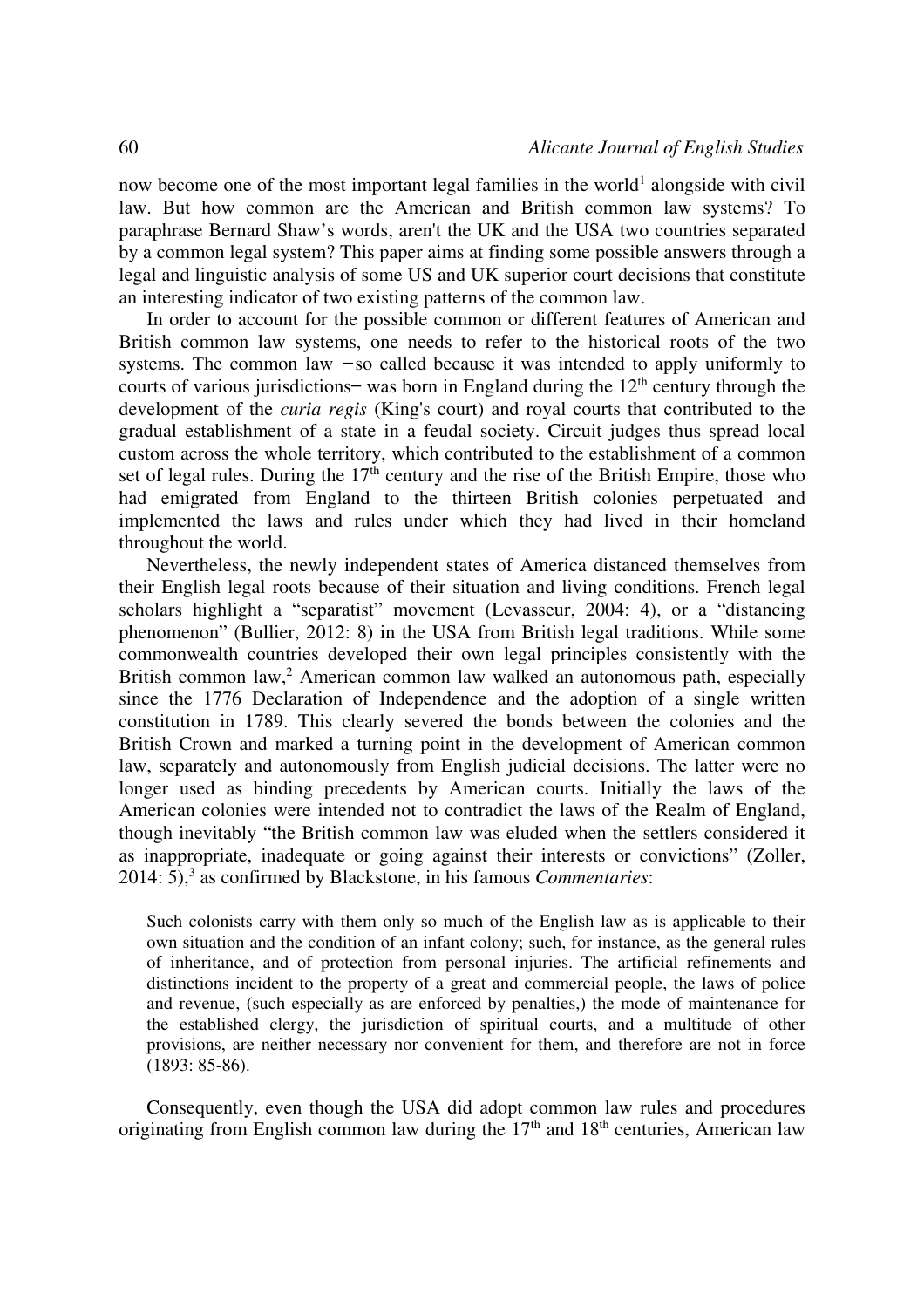today is clearly distinct from English law. The multiple and profound changes undergone by American common law were mainly conditioned by their new political environment as well as human experience and geographical living conditions. The traditional English opposition between Chancery courts and common law courts, for example, was not transposed to the USA, as Oliver Wendell Holmes argued in *Black and White Taxicab & Transfer Co. v. Brown & Yellow Taxicab & Transfer Co.* (276 U.S. 518):

The common law so far as it is enforced in a State, whether called common law or not, is not the common law generally but the law of that State existing by the authority of that State without regard to what it may have been in England or anywhere else (1928: 533- 534).

The strength of the common law is often said to lie in its capacity to develop and adapt to the environment in which it is applied. The fact that American and British societies developed autonomously naturally gave birth to acculturated laws that now differ to some extent in the US and the UK, as stated in the British case *Sue Axon v. The Secretary of State for Health (The Family Planning Association)* [2006] EWHC 37 (Admin) regarding the question of abortion:

[A] second reason why the American cases do not assist in this case is that the social and moral values of American society are very different from those which are prevalent in the United Kingdom. There is sensitivity and a controversy regarding the availability of abortion which does not exist on a comparable scale in this country (Justice Silber, 2006: §37).

Acculturation, in this context, refers to the fact that case law follows the needs and expectations of the society where it is applied, which explains that the common law has evolved in the USA and the UK in keeping with acculturation phenomena. As a consequence, even if American law takes its roots in English law, the two countries being culturally different, their respective legal systems logically diverge to some extent. Amongst the main factors which explain why American common law came to differ from its English counterpart, Levasseur highlights the existence of a federal government, a written constitution and a specific procedure of judicial review (69).

In order to underscore the possible similarities and divergences between American and British common law superior court decisions, our paper focuses on three main areas: the differences between the workings of the US and UK Supreme Courts, an analysis of the discourse structure of US and UK superior court decisions and the terminology used by American and British judges and finally, legal reasoning methods applied in both American and British common law.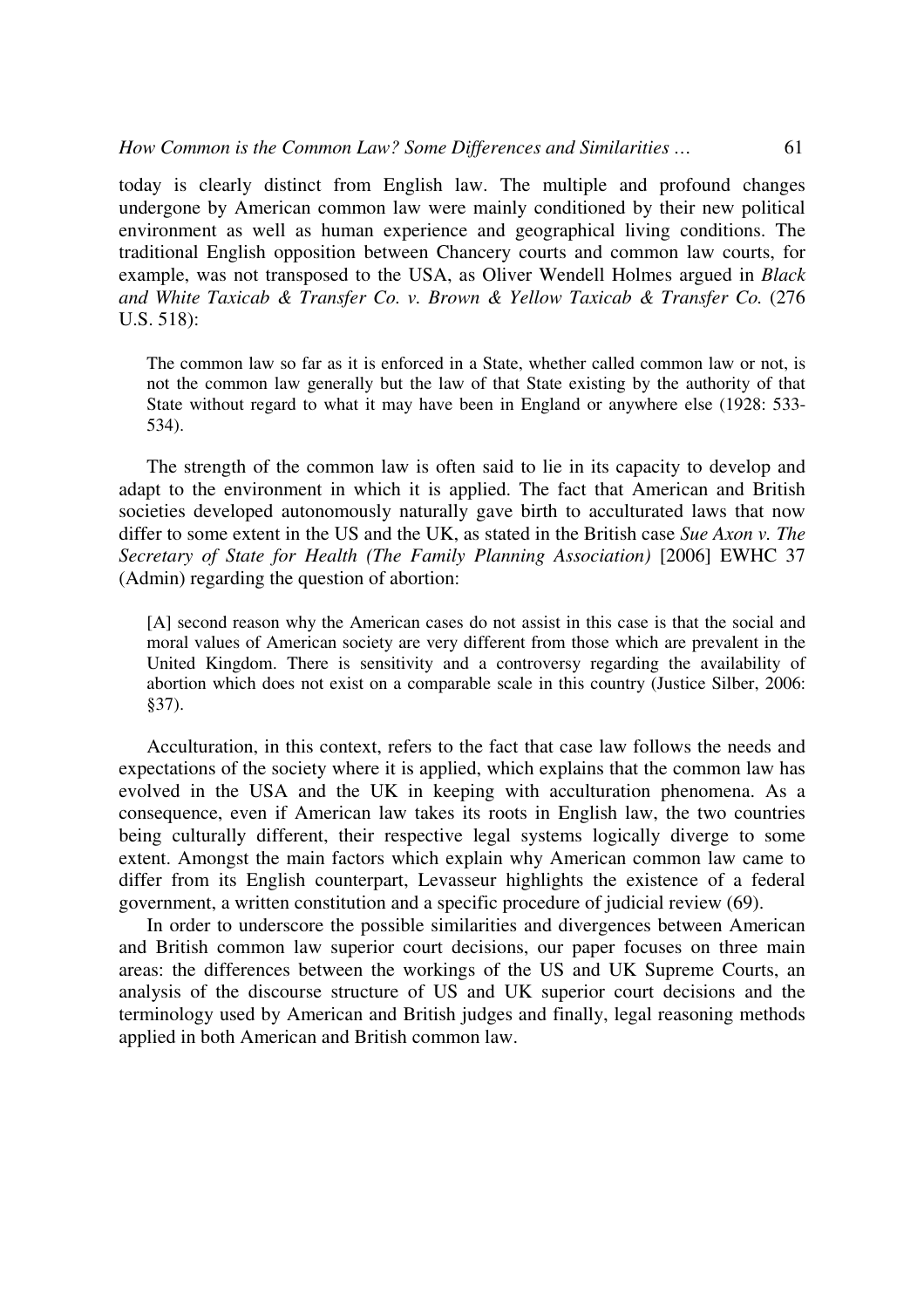# **2. Differences between the workings of US and UK Supreme Courts**

A first common feature of the American and British legal systems lies in the fact that both have a supreme court. The US Constitution, also called "the Supreme law of the land", provides that the judicial power is vested in one Supreme Court and other federal courts.<sup>4</sup> This constitutional court, which sat for the first time in 1790 and is currently composed of nine justices (the Chief Justice of the United States and eight Associate Justices), rules on hundreds of appeal cases every year, from early October until July. The current English judicial system, which was first organized by the 1873 and 1875 *Judicature Acts* and its following amendments, was profoundly changed in 2005 with the passage of the *Constitutional Reform Act* which replaced the Appellate Committee of the House of Lords by the UK Supreme Court as the leading judicial authority in charge of scrutinizing the application of the common law within the UK. Currently, twelve UK Supreme Court Justices hear appeals on legal questions of public importance from the beginning of October until the end of July.

At first sight, both supreme courts would seem to share common features: they are situated at the apex of their respective court systems in which a similar notion of hierarchy between inferior courts and superior courts is applied and both US and UK Supreme Court judges decide to grant or deny permission to present the appealed case to the court by selecting the cases they consider worth reviewing in the light of the significant legal issues at stake.<sup>5</sup> Nevertheless, one important difference lies in the fact that the US Supreme Court exercises a unifying role on federal and constitutional law, whereas in the UK the situation is different inasmuch as Scotland, Wales and Northern Ireland have, to a greater or lesser degree, kept their judicial autonomy, their own court systems and legal principles, as explained on the official website of the UK Supreme Court:

For historical reasons, as a state made up of several separate jurisdictions, the United Kingdom does not have a single unified legal system. Instead, there is one system for England and Wales, another for Scotland, and a third for Northern Ireland.<sup>6</sup>

The UK, then, is a non-unified legal system with three jurisdictions (England and Wales, Northern Ireland, Scotland) leading to the existence of a number of judicial particularities such as, for instance, the High Court of Justiciary<sup>7</sup> which is Scotland's supreme criminal court. However, the UK Supreme Court retains jurisdiction when an infringement of human rights is alleged under the *Human Rights Act* 1998 or when a devolution or compatibility issue is raised under the *Scotland Act* 2012.<sup>8</sup> Consequently, even if both the American and British legal systems have a supreme court, it is clear that their roles are not entirely similar.

Federalism is the cornerstone of the American political system of government. As such, the US Supreme Court fulfils two main functions; firstly, it interprets federal (and at times state) laws brought before the court within the framework of a particular case in which one or several legal questions are raised. For instance, in *Lawrence v. Texas* 539 U.S. 558 (2003), the legal question raised was to determine if the criminal convictions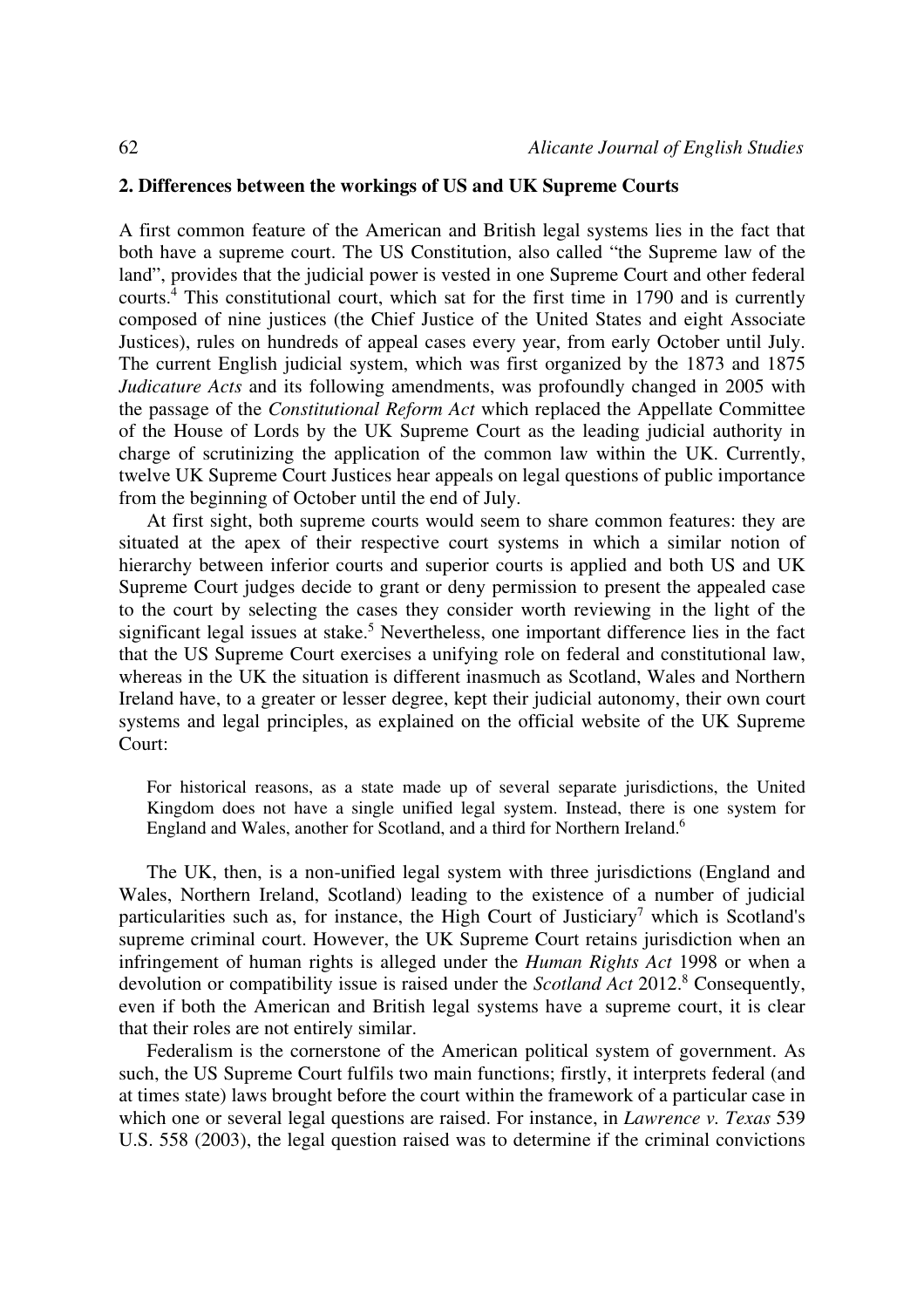of John Lawrence and Tyron Garner under the Texas "Homosexual Conduct" law (section 21.06 Homosexual Conduct Texas Penal Code), which criminalized sexual intimacy by same-sex couples but not identical behaviour by different-sex couples violated their Fourteenth Amendment guarantee of equal protection under the law. This example, among many others, goes to illustrate the fact that the vocation of the US Supreme Court is not to unify state laws by imposing a federal common law but rather, to guarantee the respect of the U.S. Constitution on the part of all states. Secondly, the US Supreme Court exercises judicial review  $-i.e.$  the authority to invalidate legislative acts if contrary to the constitution-since its judges bear the ultimate responsibility of ensuring that legislative, executive and administrative actions are in keeping with the Constitution. In a pending case, the Court is invited to confirm (or not) the constitutionality of the challenged state or federal law(s). Judicial review, even if not explicitly mentioned in the Constitution, is one of the pillars of American rule of law. In the 1803 landmark case *Marbury v. Madison*, the US Supreme Court took the initiative of interpreting the Constitution to mean that one of the key constitutional roles of the judicial branch was to check the constitutionality of a federal statute. From then onwards, American common law acquired a specific dimension alien to English common law.

Unlike the US Supreme Court, the UK Supreme Court is not a constitutional court, strictly speaking. Although guaranteeing the application of the common law in the UK, the protection of human rights and the non-infringement of the body of laws of a constitutional nature,<sup>9</sup> it does not check the constitutionality of laws.<sup>10</sup> French legal ELP specialist Gibson-Morgan points out the main difference between the US and UK Supreme Courts when she underlines that "The UK Supreme Court was not modelled on the federal Supreme Court" (2014: 94). On the one hand, the UK Supreme Court is bound by parliamentary sovereignty, which prevents it from going against statute law. Additionally, there is no distinction of nature between constitutional principles or texts as the fundamental legal standards, and ordinary legislation passed by the British legislature, both are Acts of Parliament. The role of the UK Supreme Court is then to scrutinize the application of the common law in a non-unified legal system. This role differs from its American counterpart, described as the Keeper of the Constitution that protects individual constitutional rights. On the other hand, considering the different nature of US and UK political systems, the UK Supreme Court is not a federal court even if it guarantees some degree of legal uniformity over the different jurisdictions of the UK.

Finally, there ensues from the differences in function between the US and UK Supreme Courts that distinctions in terminology exist as well. One of the most significant is related to the notion of "judicial review", a term which exists in both the American and British legal systems but refers to two different concepts. In American English, judicial review refers to "the ability of the court to declare a Legislative or Executive act in violation of the Constitution", $^{11}$  as Garner further explains in his *Dictionary of Modern Legal Usage*: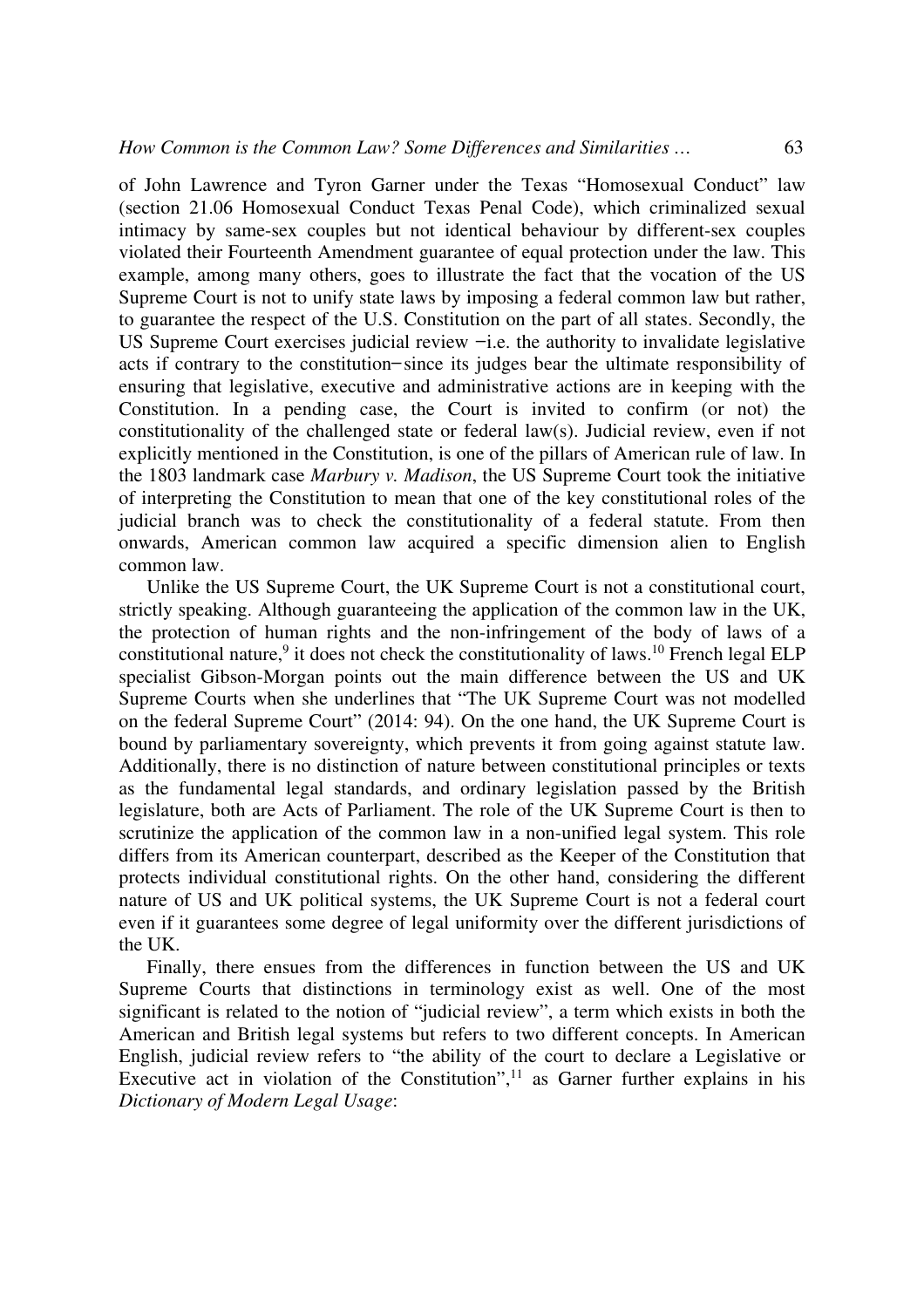The BrE [British English] uses are quite different because G.B. [*sic*] does not have judicial review in the American sense: courts cannot invalidate primary legislation (though they review the decisions of lower courts). British writers use *judicial review* to refer to a relatively new procedure in England [...] that enables a litigant to challenge an administrative action by a public body (485).

It is clear, then, that the US Supreme Court stands in sharp contrast to its British counterpart when it exercises judicial review. It has played a vital role in America's social and economic life due to its wide power of interpretation, that is to say "judging primary legislation against fundamental constitutional problems […] checking whether norms are in agreement with the Constitution" (Gibson-Morgan, 2014: 84). This is particularly true of landmark cases in the field of civil rights such as *Brown v. Board of Education of Topeka* (1954), often commented on as a clear example of American judicial activism. The case put an end to the discriminatory principle of "separate but equal" established at the end of the 19<sup>th</sup> century by US Justices themselves and considered as one of the reasons for decades of segregation in certain states.

After this brief overview of some of the differences between American and British common law systems, notably the American principle of the sovereignty of the Constitution being opposed to the British principle of the sovereignty of Parliament, we now focus on questions of language and discourse organisation through an analysis of some US and UK superior court decisions. These texts, listed in the bibliography, have been selected as they highlight the legal mechanisms used to structure court decisions: implementation of the rule of precedent, distinction between *ratio decidendi* (the principle that the case establishes) and *obiter dictum* (a remark in a judgment that is "said in passing"), adaptation of case law to societal needs and legal reasoning techniques used by common law judges. Such texts consistently illustrate how structural features have shaped legal discourses and impacted legal language.

# **3. Discourse structure of superior court decisions**

In the US, as in the UK, judicial decisions are publicly read during the final hearing and subsequently published in a judgment signed by all the judges. Contrary to French judges who withdraw behind the anonymity of the court, common law judges sign their decisions, aptly called "opinions" in American law. This practice, common to the US and the UK, constitutes the cornerstone of a legal case-law system in which the judges are invited to declare what the law is and justify their statements and interpretations explaining how they reached their conclusion. What does an analysis of the macrostructure of American and British judicial decisions reveal about the divergences and similarities between the US and the UK? To answer the question, we decided to start from what the reader sees at first sight when looking at a court decision in terms of its general layout and formal structure, before moving on to a further analysis of the textual implementation of relevant legal mechanisms.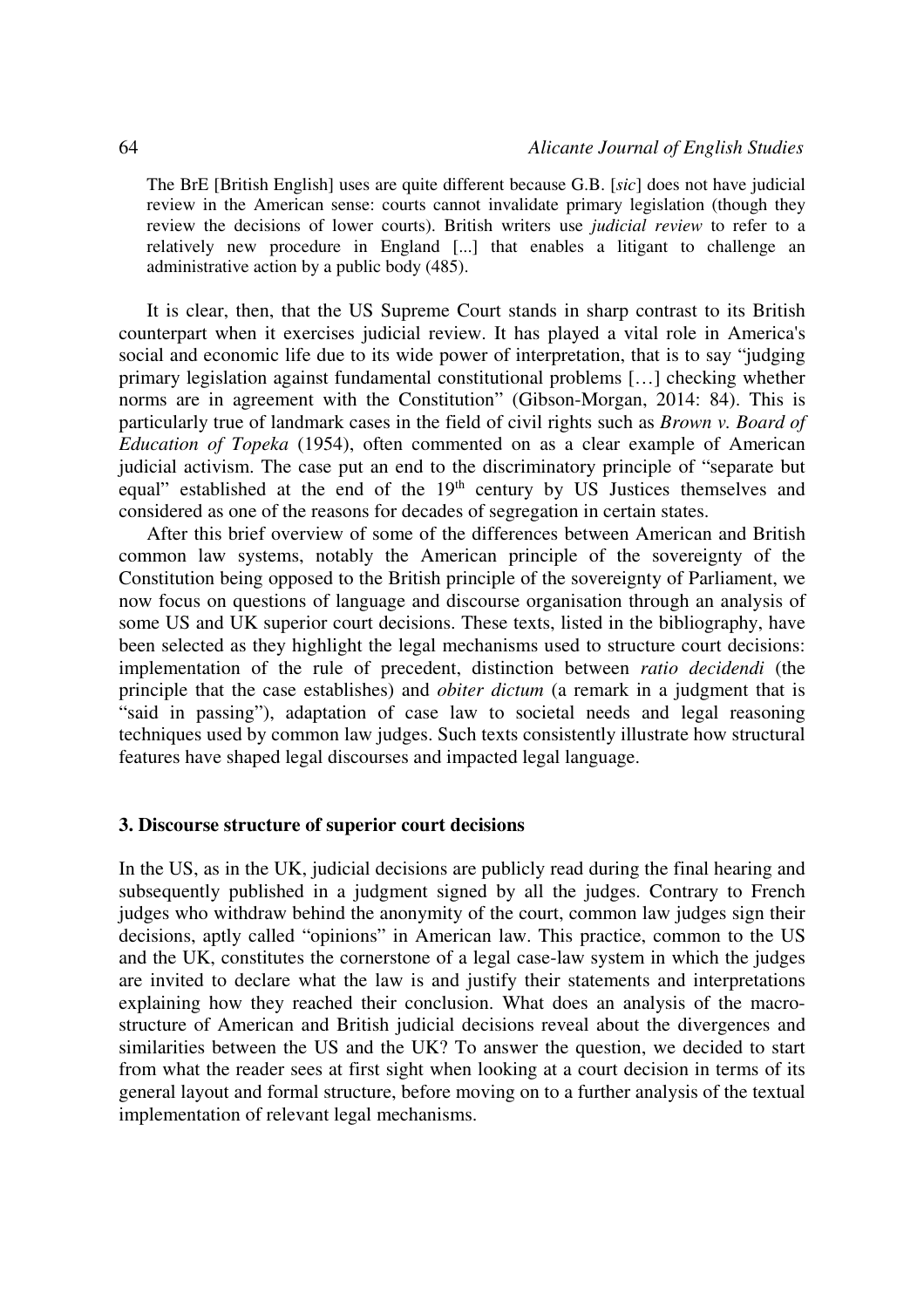To start with, the manner of citing cases is not exactly the same on the two sides of the Atlantic. In the UK, as in the US, a judgment is published by a specialized publisher who may add particular indications in order to make the first approach to the document easier. Firstly, we find the publishing references of the case in the different Law Reports such as in Example 1, a screen shot taken from the British Bailii website.<sup>12</sup>

[ New search ] [ Printable PDF version ] [Buy ICLR report: [1986] AC 112 ] [ Help ]

Example 1. Different publishing references of the Gillick case

Since 2001, the system of neutral citation for cases has been implemented in the UK so as to identify a case without referring to any publisher but to the court of law that handed down the decision. The neutral citation refers to the name of the parties (*Gillick v West Norfolk and Wisbech AHA*), the year of judgment in brackets ([1985]), then the court (UKHL) and finally the case number (7).

To compare if the citation methods are the same, let us take the example of an American case: *City of Richmond v. J.A. Croson Co* is cited as *City of Richmond v. J.A. Croson Co* 488 U.S. 469 (1989). As already mentioned, American judicial decisions are first publicly read, then published by specialized publishers and in this citation, "488" refers to the volume in which the decision was published, "U.S." stands for 'United States Reports', the name of the publisher, "469" refers to the page from which the quotation is taken and, finally, the year the decision was handed down is indicated. There is no system of neutral citation in American law.

Secondly, the macro-structure of UK and US superior court decisions is characterized by the presence of subparts and references that may not be the same in the two systems. In a UK judgment, the different hearing dates, as well as the date of the hearing of the published decision, are mentioned. These indications are absent from the texts of US Supreme Court decisions when published. Next, in the UK some "catchwords", as referred to by the editing publisher, are inserted which can be useful to identify the legal fields covered by the case at first glance. Such keywords are not included within American judicial decisions. The next subpart, called "headnote" in English law, summarizes the relevant facts of the case and its context. In American common law, when a decision is published, a part is added to the text originally read in court when the decision is announced. This introduction, called "syllabus", consists in a summary of the decision with the key arguments raised in the majority opinion (see Example 2).

You are here: BAILII >> Databases >> United Kingdom House of Lords Decisions >> Gillick v West Norfolk and Wisbech AHA [1985] UKHL 7 (17 October 1985) URL: http://www.bailii.org/uk/cases/UKHL/1985/7.html Cite as: [1986] AC 112, [1986] 1 FLR 229, [1985] UKHL 7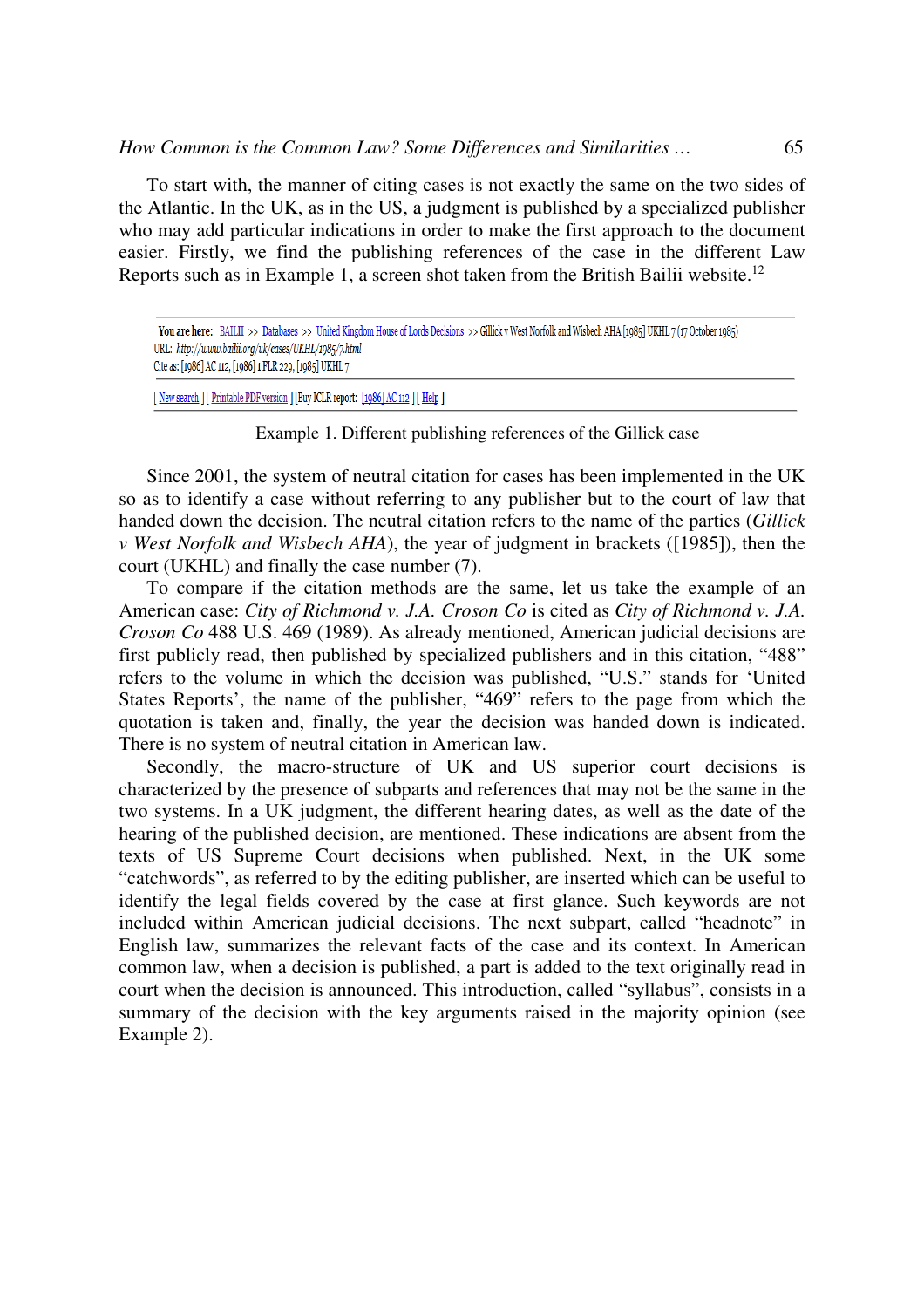(Bench Opinion)

 $\mathbf{I}$ 

#### Syllabus

NOTE: Where it is feasible, a syllabus (headnote) will be released, as is<br>being done in connection with this case, at the time the opinion is issued.<br>The syllabus constitutes no part of the coinion of the Court but has be

# **SUPREME COURT OF THE UNITED STATES**

#### Syllabus

#### MORSE ET AL. v. FREDERICK

#### CERTIORARI TO THE UNITED STATES COURT OF APPEALS FOR THE NINTH CIRCUIT

#### No. 06-278. Argued March 19, 2007-Decided June 25, 2007

At a school-sanctioned and school-supervised event, petitioner Morse, the high school principal, saw students unfurl a banner stating "BONG HiTS 4 JESUS," which she regarded as promoting illegal drug use. Consistent with established school policy prohibiting such messages at school events. Morse directed the students to take down the banner. When one of the students who had brought the banner to the event-respondent Frederick-refused, Morse confiscated the banner and later suspended him. The school superintendent upheld the suspension, explaining, inter alia, that Frederick was disciplined because his banner appeared to advocate illegal drug use in violation of school policy. Petitioner school board also upheld the suspension. Frederick filed suit under 42 U.S.C. §1983, alleging that the school board and Morse had violated his First Amendment rights. The District Court granted petitioners summary judgment, ruling that they were entitled to qualified immunity and that they had not infringed Frederick's speech rights. The Ninth Circuit reversed. Accepting that Frederick acted during a school-authorized activity and that the banner expressed a positive sentiment about marijuana use, the court nonetheless found a First Amendment violation because the school punished Frederick without demonstrating that his speech threatened substantial disruption. It also concluded that Morse was not entitled to qualified immunity because Frederick's right to display the banner was so clearly established that a reasonable principal in Morse's position would have understood that her actions were unconstitutional.

Held: Because schools may take steps to safeguard those entrusted to their care from speech that can reasonably be regarded as encouraging illegal drug use, the school officials in this case did not violate the

Example 2: Part of the syllabus in an American case *Deborah Morse, et al., Petitioners v. Joseph Frederick* 551 U. S. \_\_\_ (2007)

Each time a ruling is published, the syllabus is introduced at the top of the first page of the document with the following paragraph:

NOTE: Where it is feasible, a syllabus (headnote) will be released, as being done in connection with the case, at the time the opinion is issued. The syllabus constitutes no part of the opinion of the Court but has been prepared by the Reporter of Decisions for the convenience of the reader. See *United States v. Detroit Timber & Lumber Co*, 200 U.S. 321, 327.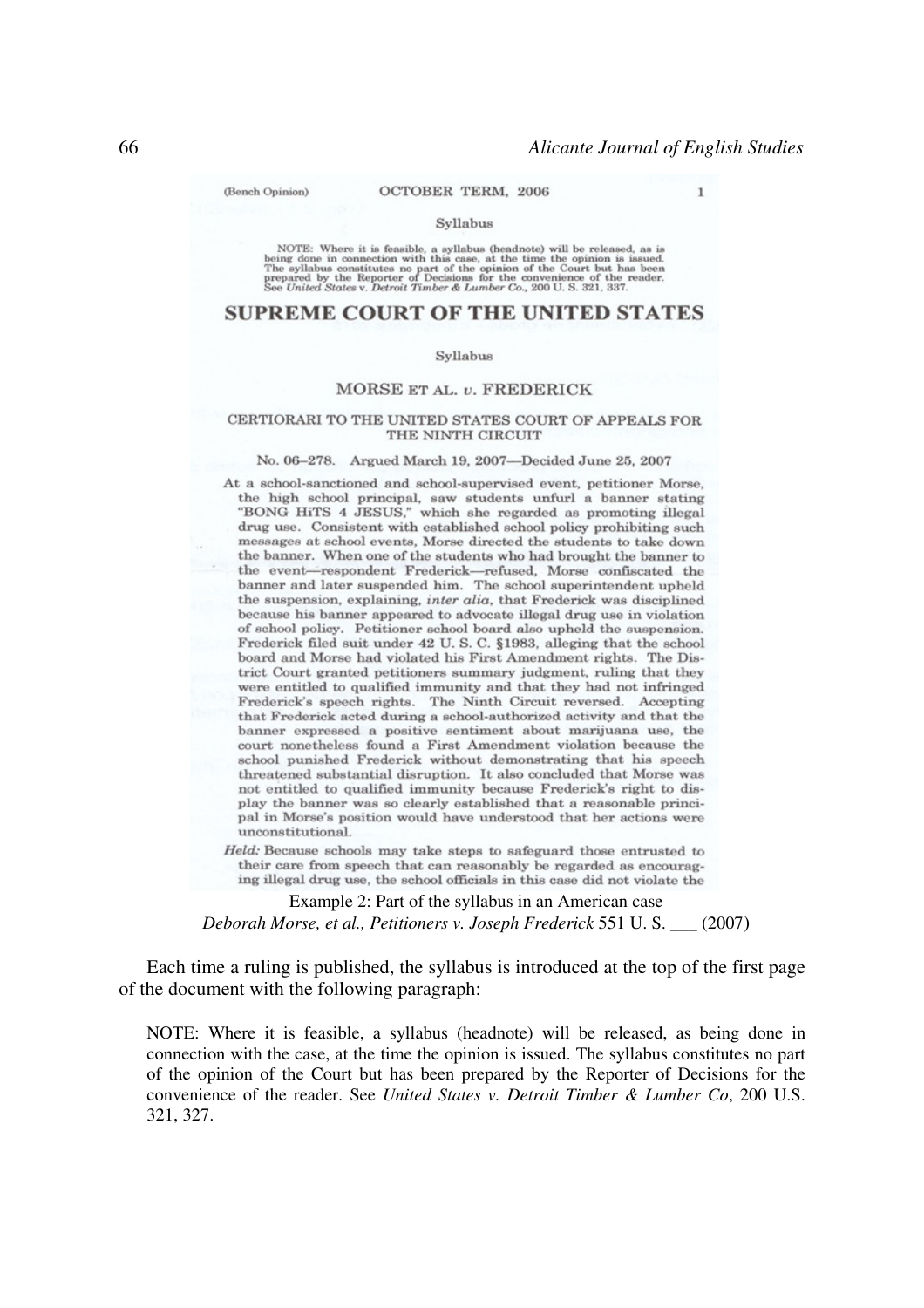This was clearly indicated in the 1906 Detroit case, when US Justices pointed out that "the headnotes of the opinions of this Court are not the work of the Court, but are simply the work of a Reporter, giving his understanding of the decision ..." (*ibid*., 327). Consequently, these introductory remarks may simply be interpreted as providing reader guidance as to what was decided and how, but have no legal value per se.

In the judicial decisions of both countries, the headnote (or syllabus) is immediately followed by a short summary of the judgment introduced by the word "Held". This summary focuses on the leading judgment and the points of law scrutinized by the court. Such a presentation is the same in US and UK superior court decisions as illustrated in the extract above taken from *Deborah Morse, et al., Petitioners v. Joseph Frederick* 551 U. S. (2007). Another difference between American and British common law systems lies in the presence or absence of references to dissenting opinions. In the US, the syllabus does not include any precise references to the existing concurring or dissenting opinions that are actually published in the text of the ruling. On the other hand, in the English part called "headnote", all dissenting positions are highlighted with reference to the name of the dissenting judge so as to make it easier to find the relevant information in the body of the text.

In the UK, depending on the publisher, other decisions have notes which refer to the paragraphs of the Digest of the Legal Encyclopedia (*Halsbury's Law* and *Halsbury's Statutes*) to which the legal issues are related, in order to guide the reader with regard to the doctrinal position on this issue. Such is not the practice in American common law. Next, there follows an exhaustive list of all cases the judges refer to in the *obiter dictum* (see Example 3), which is not a practice used in decisions handed down by the US Supreme Court.

> The following cases are referred to in their Lordships' opinions: Agar-Ellis, In re (1878) 10 Ch.D. 49; (1883) 24 Ch.D. 317, C.A. Associated Provincial Picture Houses Ltd. v. Wednesbury Corporation [1948] 1 K.B. 223; [1947] 2 All E.R. 680, C.A. Hewer v. Bryant [1970] 1 Q.B. 357; [1969] 3 W.L.R. 425; [1969] 3 All E.R. 578, C.A. J. v. C. [1970] A.C. 668; [1969] 2 W.L.R. 540; [1969] 1 All E.R. 788,  $H.L.(E.)$ Johnston v. Wellesley Hospital (1970) 17 D.L.R. (3d) 139 O'Reilly v. Mackman [1983] 2 A.C. 237; [1982] 3 W.L.R. 604; [1982] 3 All<br>E.R. 680, C.A.; [1983] 2 A.C. 237; [1982] 3 W.L.R. 1096; [1982] 3 All E.R. 1124, H.L.(E.) P. (A Minor), In re (1981) 80 L.G.R. 301<br>Reg. v. D. [1984] A.C. 778; [1984] 3 W.L.R. 186; [1984] 2 All E.R. 449,  $H.L.(E.)$ Reg. v. Howard [1966] 1 W.L.R. 13; [1965] 3 All E.R. 684, C.C.A. Reg. v. Howes (1860) 3 E. & E. 332 Reg. v. Tyrrell [1894] 1 Q.B. 710 Royal College of Nursing of the United Kingdom v. Department of Health<br>and Social Security [1981] A.C. 800; [1981] 2 W.L.R. 279; [1981] 1 All E.R. 545, Woolf J., C.A. and H.L.(E.) Sidaway v. Board of Governors of the Bethlem Royal Hospital and the Maudsley Hospital [1985] A.C. 871; [1985] 2 W.L.R. 480; [1985] 1 All E.R. 643, H.L.(E.)

Example 3: List of the cases referred to in the Gillick case, extract taken *Gillick v West Norfolk & Wisbeck Area Health Authority* [1986] AC 112, 115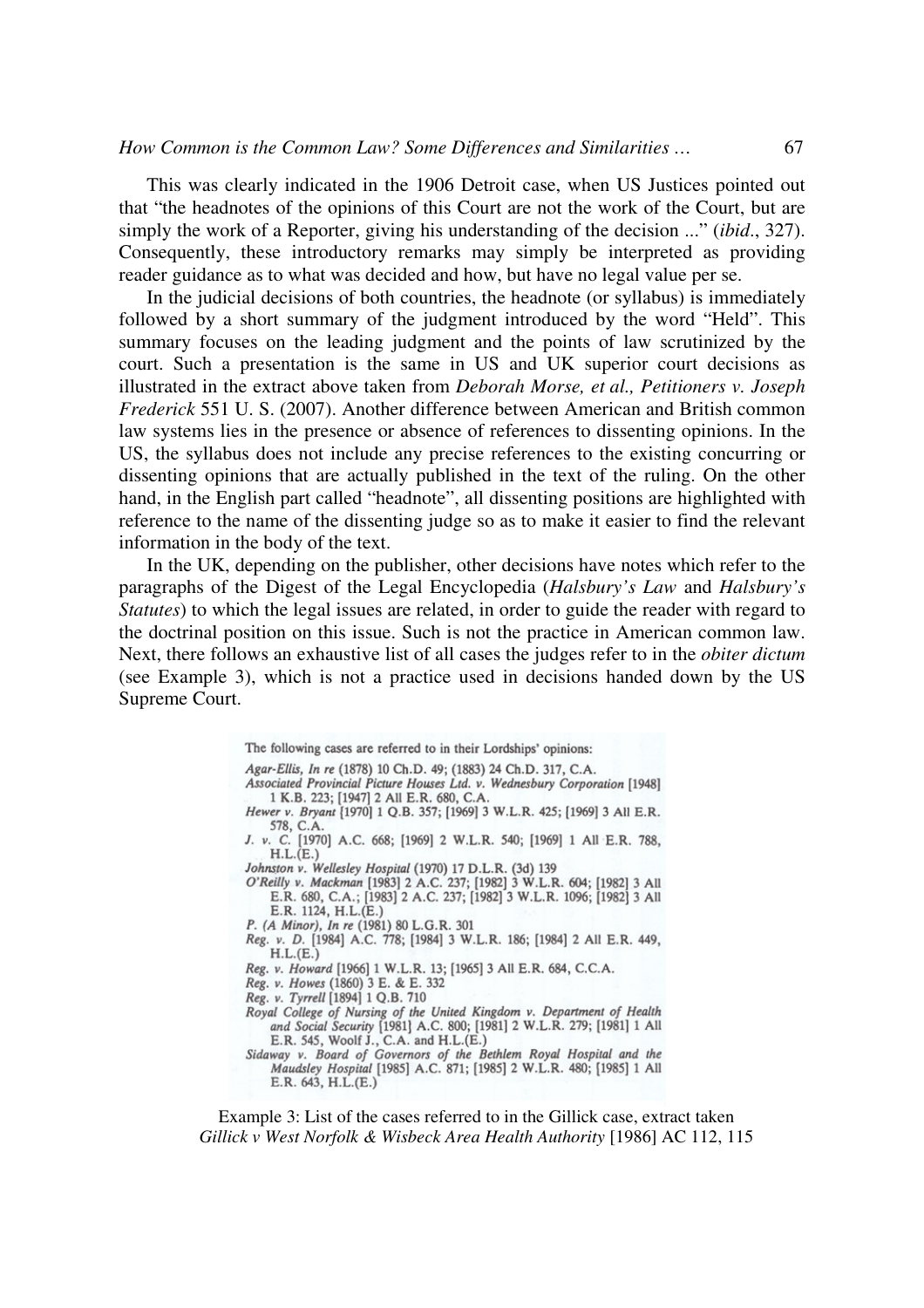Finally, there is the judgment<sup>13</sup> itself. The judgment of each British judge is presented *in extenso*, one judgment after the other. Each judgment is released in a single block of opinion with an internal structure, usually following the different legal issues that have been assessed,<sup>14</sup> but without any subparts. The dissenting opinions are not eluded; they are published equally to the leading position, but are identified as dissenting for a clear understanding of the decision, as discussed in more detail below. In some of the British decisions selected here, each opinion concludes with expressions such as "I have had the advantage of reading in draft the speech prepared by my noble and learned friend, [...]. I agree with it and for the reasons he gives I would dismiss this appeal" (Lord Templeman, 1994: 2, *Murray v DPP*). In American Supreme Court decisions, US justices explicitly express their disagreement in dissenting opinions as, for example Justice Sotomayor in *Berghuis v. Thompkins* 560 U.S. \_\_\_\_ (2010): "and because the Court's answers to those questions do not result from a faithful application of our prior decisions, I respectfully dissent" (2010: 2, dissenting opinion).

Finally, the structure of a UK superior court decision stands in sharp contrast with the structure of a US Supreme Court decision. Between 1801 and 1835, under Chief Justice Marshall, the English practice of *seriatim* judicial opinion, i.e. each opinion read individually, was discontinued. Nowadays, the text of an American ruling in a given case is composed of several parts, as illustrated in *Glossip v. Gross* 576 U.S. \_\_\_ (2015):

ALITO, J., delivered the opinion of the Court, in which ROBERTS, C. J., and SCALIA, KENNEDY, and THOMAS, JJ., joined. SCALIA, J., filed a concurring opinion, in which THOMAS, J., joined. THOMAS, J., filed a concurring opinion, in which SCALIA, J., joined. BREYER, J., filed a dissenting opinion, in which GINSBURG, J., joined. SOTOMAYOR, J., filed a dissenting opinion, in which GINSBURG, BREYER, and KAGAN, JJ., joined (2015: 3-4, syllabus).

First, there is the opinion of the Court, also called the majority opinion, i.e. the enforceable part of the decision which has legal effect, delivered here by Justice Alito. It corresponds to the text agreed upon by a majority of the judges and written either by the Chief Justice if s/he is in the majority or another justice chosen by the Chief Justice. If the latter is not in the majority, the majority will decide who drafts the opinion of the Court. There is also the possibility of having concurring opinions (two in the above example). A concurring opinion is drafted by a judge who agrees with the majority decision but may base his or her own decision on complementary or different arguments. Finally, there are dissenting opinions (two in the above example) when judges in the minority want to draft their own text to express their disagreement with, and at times harsh criticism of, the arguments presented in the opinion of the Court. Each justice may conclude his or her text by saying "I concur" or "I dissent". And, as illustrated above, it is even possible to concur with a dissenting opinion. Some US Justices are famous for their dissents as, for example, Justice Harlan in *Plessy v. Ferguso*n (1896) or Sonia Sotomayor in more recent cases such as *Schuette, Attorney*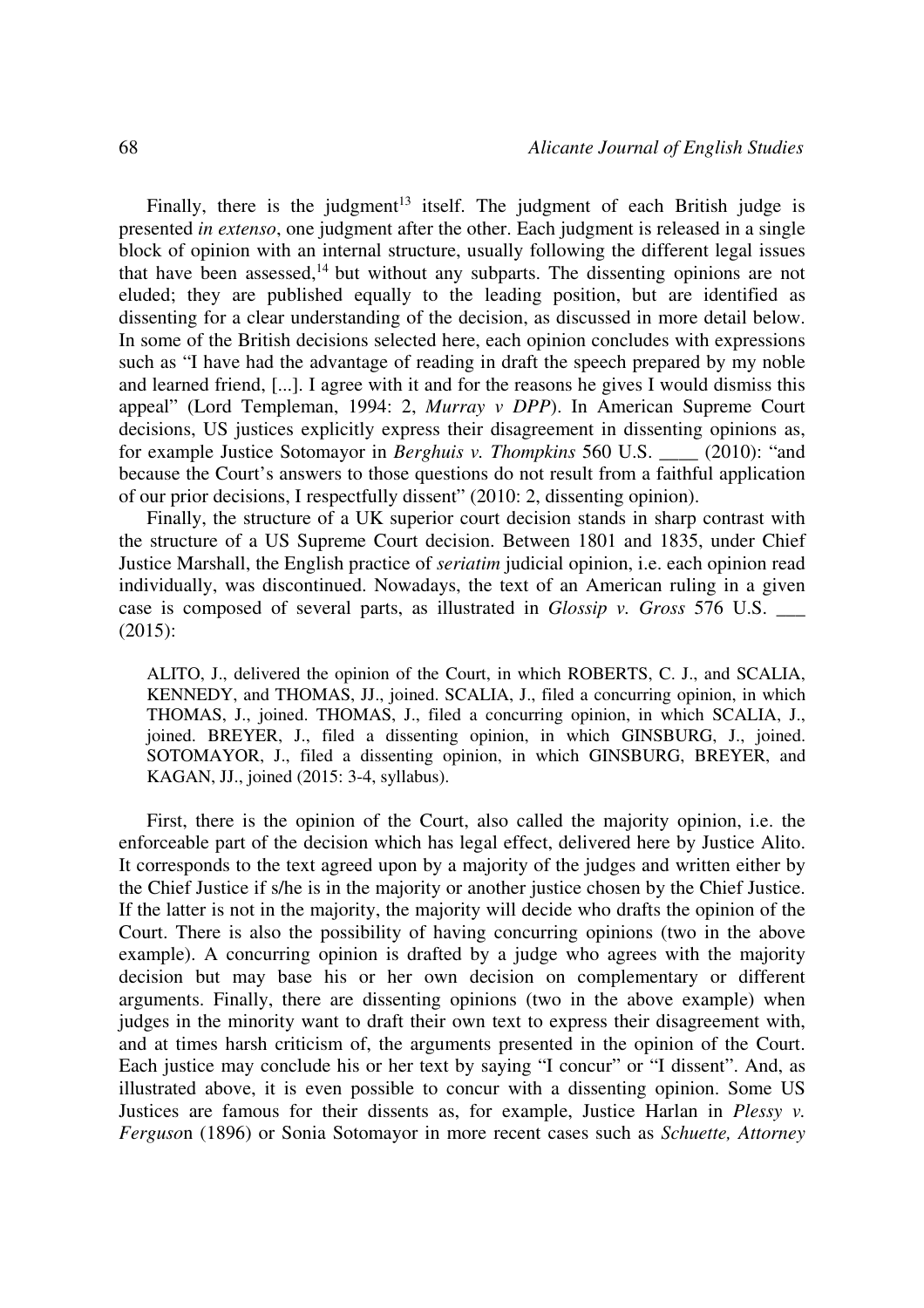*General of Michigan v. Coalition to defend Affirmative Action, Integration and Immigration Rights and Fight for Equality by any Means Necessary (BAMN) et al.*  (2014):

But I part ways with the plurality when it suggests that judicial intervention in this case "impede[s]" rather than "advance[s]" the democratic process and the ultimate hope of equality. *Ante,* at 16. I firmly believe that our role as judges includes policing the process of self-government and stepping in when necessary to secure the constitutional guarantee of equal protection. Because I would do so here, I respectfully dissent (2014: 6, dissenting).

In the UK, superior court cases are held in consistence with the position of the majority of judges. Generally, the first judgment presented when a decision is published is the most important one with respect to the legal issues at stake and represents the leading opinion. In lower court decisions, where a consensus is reached on the case, only one judgment may be presented *in extenso*, while the two other judges' opinions are limited to a simple expression, "I agree". Where no consensus is reached, each opinion counts. In order to make these accessible to legal practitioners, all the opinions are published comprehensively, either concurring with or dissenting from the leading one that ruled the case.

These structural differences may originate from the drafting process which varies between the US and the UK. US Justices hear oral arguments from both sides during generally two weeks. They then spend several weeks deliberating, passing a draft of the decision between each other until the writing of a final text. This version has to be approved by a majority of five votes at least. Judges in the minority will proceed similarly. Due to this collective drafting process, the text of an American judicial decision is composed of different parts. On the other hand, the British drafting process seems different even though it evinces the same plurality of judges and judgments. Where American judges' opinions are presented according to their position (in the majority, concurring or dissenting), no such presentation is highlighted in British cases. In spite of divergences in textual organisation between American and British common law systems, US and UK superior court decisions share one common structuring mechanism, the doctrine of *stare decisis* or the rule of precedent, that similarly shapes judicial discourse.

In the two countries, *stare decisis* is the linchpin of common law. In order to discover how the mechanism of precedent works, English law students are usually taught how to distinguish the two different parts of the decision: *ratio decidendi* (i.e. the rule of law that is binding over cases on similar relevant facts) and *obiter dictum* (i.e. the legal reasoning followed by the judge to argue his/her position, but which has no legally binding framework). Distinguishing between the two is not an easy task considering the number and length of common law judicial decisions since these two parts coexist but are not clearly distinguished. British judges are not expected to construct their legal reasoning on the basis of structured discourse organisation. As a consequence, what belongs to *ratio decidendi*, and what must be read as *obiter dictum*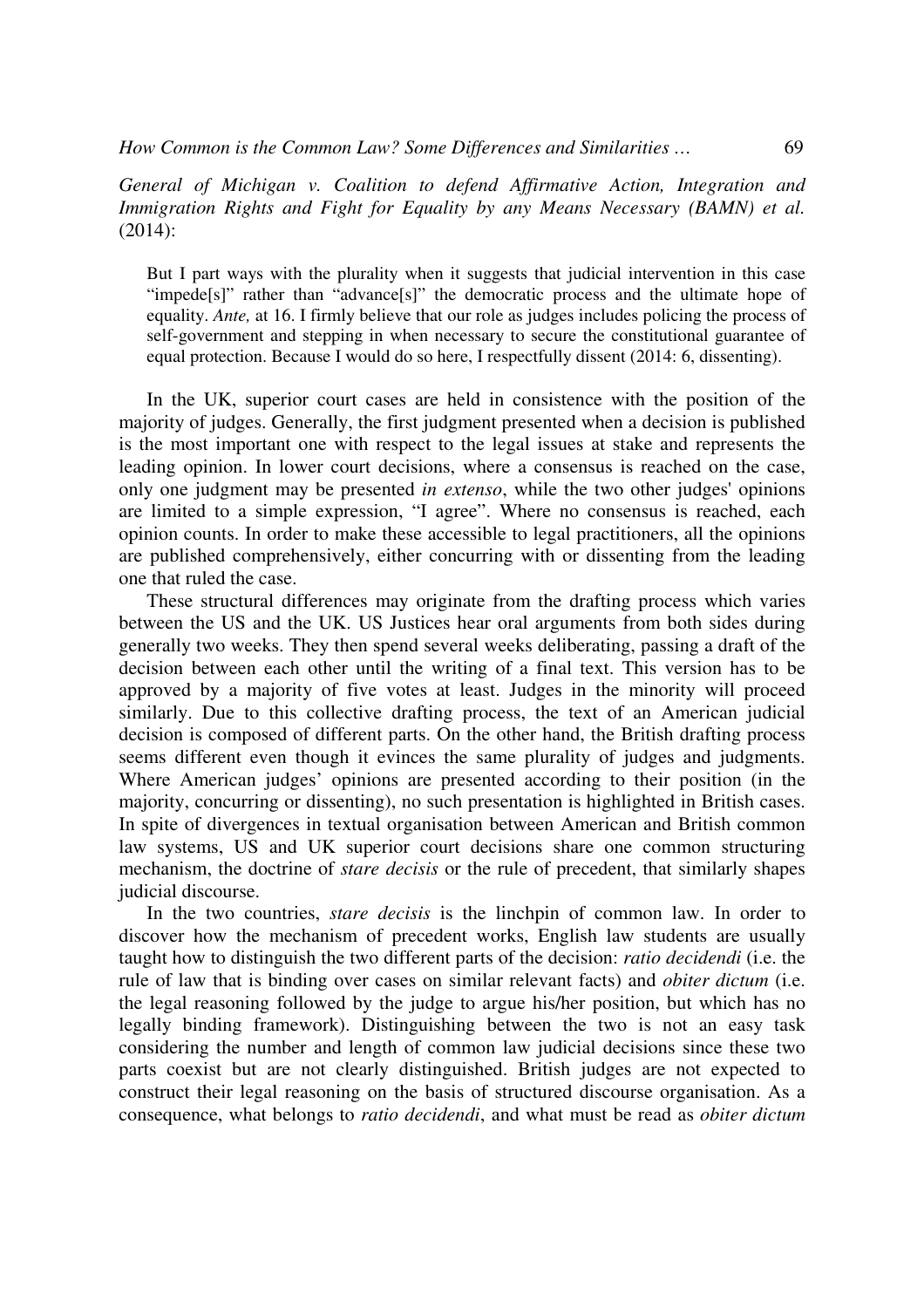is left for legal practitioners and academics to discover and is sometimes subject to controversy.

*Ratio decidendi* is the legal decision strictly speaking. In other words, what will remain as a legal principle and what is intended to become the legal precedent that will bind lower courts in similar subsequent cases. Consequently, *ratio decidendi* is considered as the most important part of the decision, even when it is expressed in a fewer number of words compared to the length of the *obiter dictum*. Most of the time, *ratio decidendi* is formulated unambiguously so as to avoid any diverging interpretation. Following are two examples which serve to illustrate the differences between the two parts of a British judicial decision. The first one is taken from *R v Howe & Bannister* [1987] AC 417:

(…) As I can find no fair and certain basis upon which to differentiate between participants to a murder and as I am firmly convinced that the law should not be extended to the killer, *I would depart from the decision of this House in Director of Public Prosecutions for Northern Ireland v. Lynch [1975] A.C. 653 and declare the law to be that duress is not available as a defense to a charge of murder*, or to attempted murder. I add attempted murder because it is to be remembered that the prosecution have to prove an even more evil intent to convict of attempted murder than in actual murder. Attempted murder requires proof of an intent to kill, whereas in murder it is sufficient to prove an intent to cause really serious injury. It cannot be right to allow the defense to one who may be more intent upon taking a life than the murderer. This leaves, of course, the anomaly that duress is available for the offence of wounding with intent but not to murder if the victim dies subsequently. But this flows from the special regard that the law has for human life, it may not be logical but it is real and has to be accepted." (Lord Griffiths, 1987: 17, our italics to underline the *ratio decidendi*)

In the judgment of a superior court, where the legal issue at stake is a complex one, several *ratio decidendi* may be highlighted in the same case, *ratio decidendi* being the legal principle that emerges from the case and subsequently considered as binding in a factually similar situation. Indeed, as opposed to the mandatory character of statutes, case law is binding only with respect to the particular facts of the case: a precedent is followed only insofar as it relates to similar facts. It does not set an absolute general rule of law taken in its civilian meaning. Rather, it settles a specific legal issue that arose from a particular set of facts and circumstances, as the Earl of Halsbury L.C. stated in *Quinn v Leathem* [1901] AC 495:

(…) Now, before discussing the case of *Allen v. Flood* (1) and what was decided therein, there are two observations of a general character which I wish to make, and one is to repeat what I have very often said before, that every judgment must be read as applicable to the particular facts proved, or assumed to be proved, since the generality of the expressions which may be found there are not intended to be expositions of the whole law, but governed and qualified by the particular facts of the case in which such expressions are to be found (para. 1).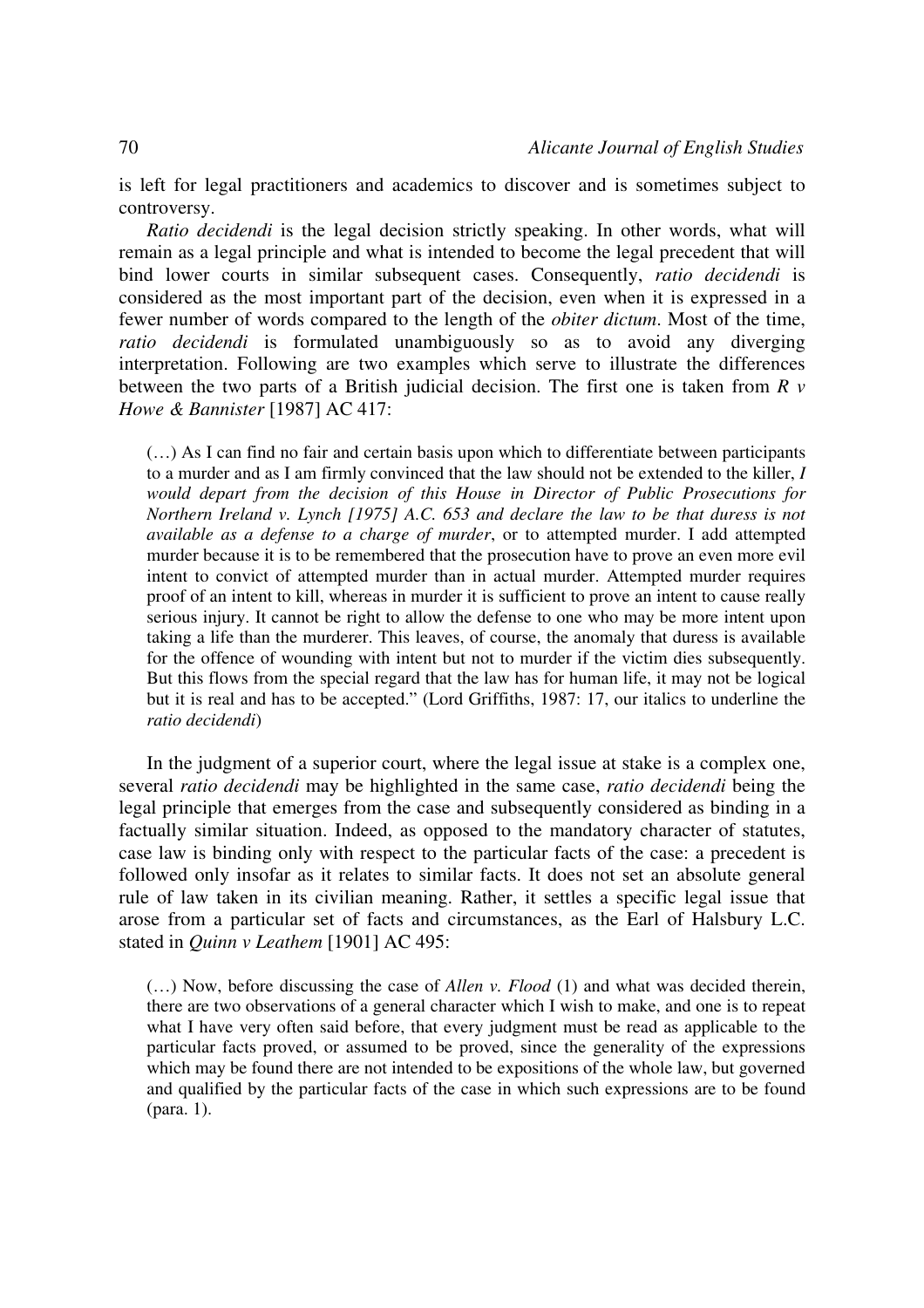*How Common is the Common Law? Some Differences and Similarities ...* 71

Consequently, as A. L. Goodhart pointed out, *ratio decidendi* is rooted in the "material facts of the case"<sup>15</sup> and, as such, the context of the case framed in *obiter dictum* is crucial.<sup>16</sup> The same principle is found in American common law through the legal reasoning of analogy.

A court opinion using legal analogy will cite precedents deemed favorable and attempt to distinguish precedents deemed unfavorable. The court may attempt to distinguish a previous decision by showing that it rests on a different set of facts than the present case or that the rationale of the previous decision is inapplicable to the present case (Regan, 2015: 366).

Under the principle of analogy, like cases should be treated alike in material respects. So if case B is like case A, then case B should be decided the same way as case A. And if case B is not like case A, then case B should not be decided the same way as case A.

In *obiter dictum* judges explain their reasoning regarding the facts and the legal issues at stake. This part of the judgment can be compared to the reasoning followed by the judge to reach *ratio decidendi*. *Obiter dictum,* although not binding, is a very important part of the case in many respects. Indeed, the framework of the case is essential for the legal practitioner who examines the material facts of the case in order to know whether it should be regarded as binding or not. It also helps to identify the context in which the legal principle has been held and shed light on the scope of the decision.<sup>17</sup> Moreover, it is in *obiter dictum* that some of the most beautiful pieces of legal reasoning are to be found and where the implementation of the common law mechanism of precedent is seen in action. Indeed, in *obiter dictum* the judge scrutinizes the previous decisions held on similar legal issues and assesses whether or not they should be regarded as binding upon the present case.

Although the elements contained in *obiter dictum* are not binding, they can be reused by other judges in their legal reasoning or even in subsequent *ratio decidendi*. In this respect, it is worth quoting the *R. v Howe* case a second time since it is relevant when analysed in relation to *R v Gott* as a good illustration of the way *obiter dictum* can later be re-used as *ratio decidendi* (see Example 4).

| R. v Howe & Bannister [1987] AC 417<br>$R \nu$ Gotts [1992] 2 AC 412<br>As I can find no fair and certain<br>in the passage which I have just referred,<br>basis upon which to differentiate between<br>an intent to kill must be proved in the<br>participants to a murder and as I am firmly<br>convinced that the law should not be<br>case of attempted murder but not<br>extended to the killer, I would depart from necessarily in the case of a murder. Is<br>the decision of this House in Director of<br>there logic in affording the defense to<br><i>Public Prosecutions for Northern Ireland v.</i> one who intends to kill but fails and<br>Lynch [1975] A.C. 653 and declare the law denying it to the one who mistakenly |                                  |
|-----------------------------------------------------------------------------------------------------------------------------------------------------------------------------------------------------------------------------------------------------------------------------------------------------------------------------------------------------------------------------------------------------------------------------------------------------------------------------------------------------------------------------------------------------------------------------------------------------------------------------------------------------------------------------------------------------------------------------------------|----------------------------------|
|                                                                                                                                                                                                                                                                                                                                                                                                                                                                                                                                                                                                                                                                                                                                         |                                  |
| to be that duress is not available as a kills intending only to injure?                                                                                                                                                                                                                                                                                                                                                                                                                                                                                                                                                                                                                                                                 | () As lord Griffiths pointed out |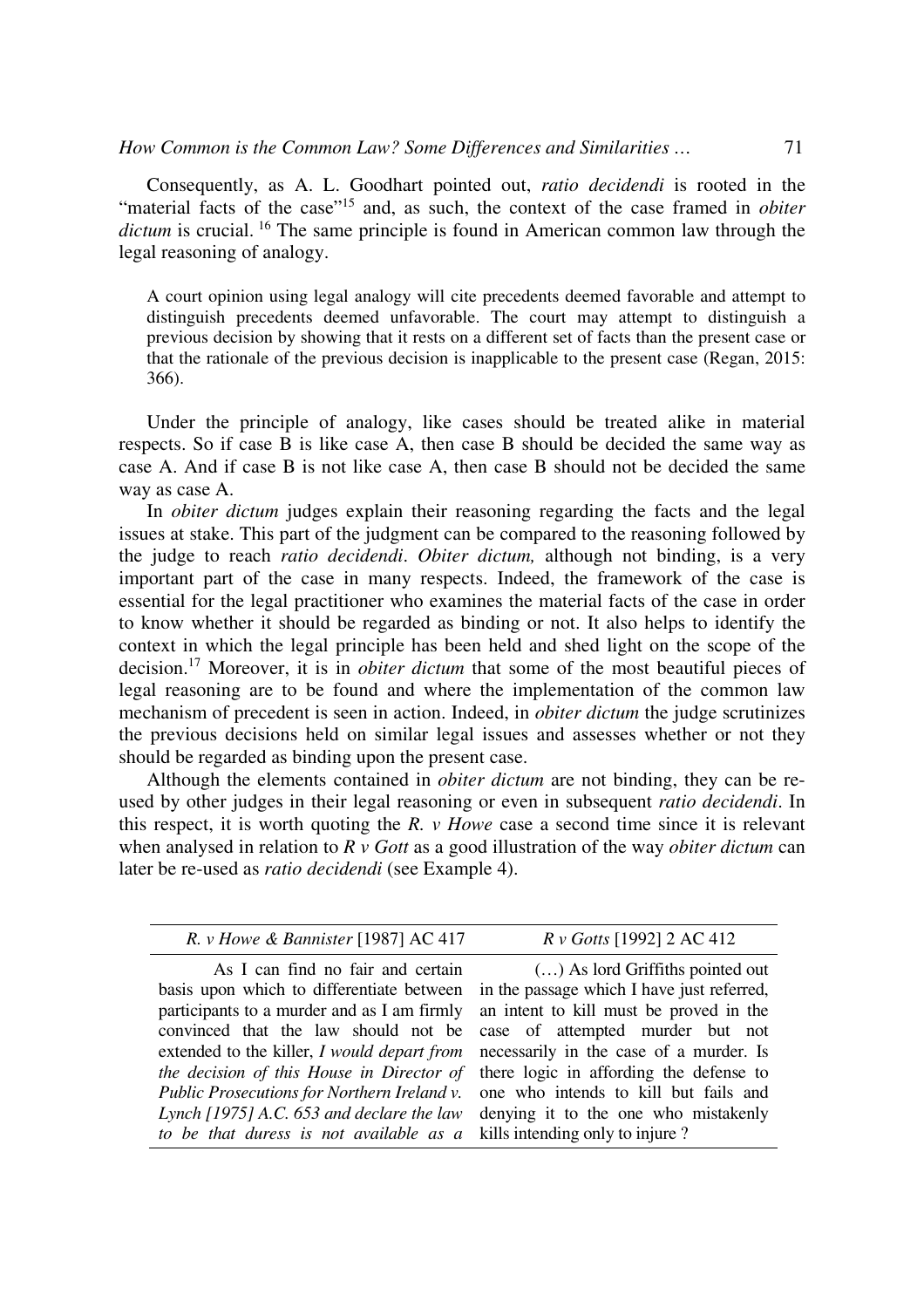*defense to a charge of murder*, or to attempted murder. I add attempted murder because it is to be remembered that the prosecution have to prove an even more evil intent to convict of attempted murder than in actual murder. Attempted murder requires proof of an intent to kill, whereas in murder it is sufficient to prove an intent to cause really serious injury. It cannot be right to allow the defense to one who may be more intent upon taking a life than the murderer. This leaves, of course, the anomaly that duress is available for the offence of wounding with intent but not to murder if the victim dies subsequently. But this flows from the special regard that the law has for human life, it may not be logical but it is real and has to be accepted. (Lord Griffiths, our italics to underline the *ratio decidendi*, the rest being *obiter dictum*)

It is of course true that withholding the defense in any circumstances will create some abnormalities but I would agree with Lord Griffiths that nothing should be done to undermine in any way the highest duty of the law to protect the freedom and lives of those that live under it. *I can therefore see no justification in logic, morality or law in affording to an attempted murderer the defense which is withheld from a murderer.* (Lord Jauncey of Tullichettle. Our italics to underline the *ratio decidendi*, the rest being *obiter dictum*).

# Example 4: Illustration of how *obiter dictum* is re-used as *ratio decidendi* in a subsequent case

In American common law, the distinction between *ratio decidendi* and *obiter dictum* is less commonly used since American lawyers and judges use the expression "holding" to refer to the British *ratio decidendi*. Nevertheless, in any ruling handed down by US Supreme Court Justices, there is a part of the decision that will legally bind the lower courts in similar cases. To sum up, the *ratio decidendi* or holding is based, in both countries, on the same legal doctrine of *stare decisis*, i.e. "to keep to what has been decided before." Even if, at first sight, words or expressions may appear different, the principles and mechanisms at the core of American and English common law systems are widely similar. The rule of precedent is one of them. It first appeared in 1861 when the House of Lords stated that it felt it was bound by its own decisions, and is also applied in American common law. The question, therefore, is whether the rule of precedent is applied in the same way in American and British law.

Some legal scholars argue that the rule of precedent is more flexible in the American legal system than in the UK's. A quotation from *Burnet v. Coronado Oil and Gas Co*. (285 U.S. 393) by Justice Brandeis (dissenting) illustrates this flexibility:

*Stare decisis* is not, like the rule of *res judicata*, universal inexorable command. The rule of *stare decisis* is not inflexible. Whether it shall be followed or departed from, is a question entirely within the discretion of the court, which is again called upon to consider a question once decided (405-406).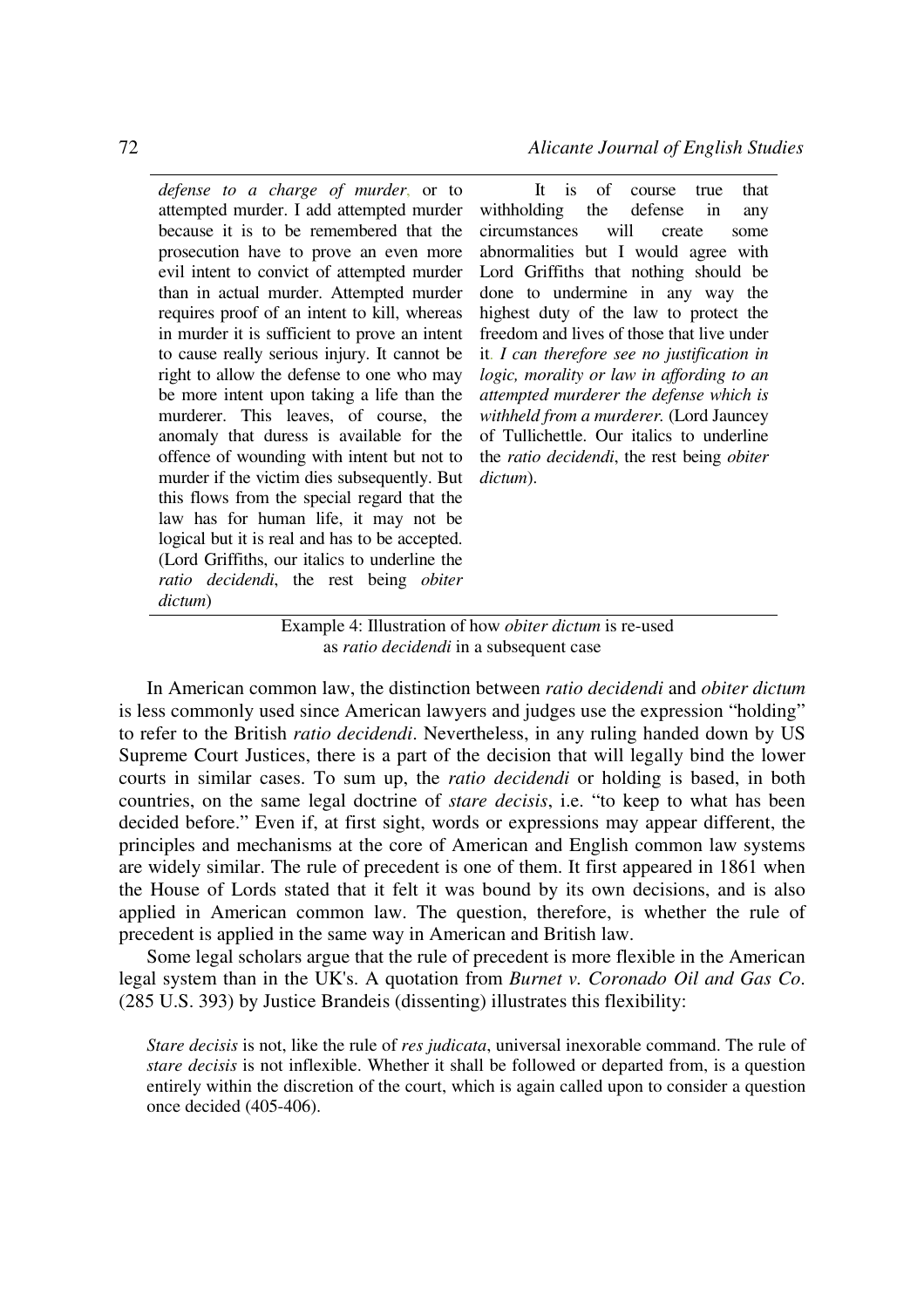This affirmation emphasizes the flexible nature of precedent in American Common law. It is not uncommon for the US Supreme Court to overrule its previous decisions if they are no longer considered relevant, fair or justified. In 1992, in *Planned Parenthood of Southeastern PA v. Casey* 505 U.S. 833 (1992), Justice O'Connor wrote:

Because neither the factual underpinnings of Roe's central holding nor our understanding of it has changed (and because no other indication of weakened precedent has been shown), the Court could not pretend to be reexamining the prior law with any justification beyond a present doctrinal disposition to come out differently from the Court of 1973. To overrule prior law for no other reason than that would run counter to the view, repeated in our cases, that a decision to overrule should rest on some special reason over and above the belief that a prior case was wrongly decided (864).

Perhaps the most spectacular example of overruling precedents is the case *Brown v. Board of Education of Topeka*, mentioned earlier, in which the US Supreme Court struck down the legal principle of separate but equal that it had itself formerly established in *Plessy v. Ferguson*. The interpretation of the Constitution changed between the end of the  $19<sup>th</sup>$  century and the middle of the  $20<sup>th</sup>$  century, henceforth granting the court the right to depart from its own legal precedent:

Whatever may have been the extent of psychological knowledge at the time of *Plessy v*. *Ferguson*, this finding is amply supported by modern authority. Any language in *Plessy v. Ferguson* contrary to this finding is rejected (Justice Warren, 1954: 482-483).

Even though British law lords were bound by their own judgments until 1966, it seems that the rule of precedent has also been applied with some degree of adaptability in English common law. As a matter of fact, the notion of judge-made law is frequently presented as being adaptable to the current needs of society. Judges may create or adapt the law in accordance with the new societal context in which it is applicable. An example of the adaptability of judge-made law and the power of creation of judges may be seen in the Gillick case, in which Lord Denning refuses to consider precedents that originated in Victorian England but were still binding in 1985:

 (…) *I would get rid of the rule in Re Agar-Ellis and of the suggested exceptions to it. That case was decided in the year 1883. It reflects the attitude of a Victorian parent towards his children. He expected unquestioning obedience to his commands (…). The common law can, and should, keep pace with the times. It should declare, in conformity with the recent report of the Committee on the Age of Majority* (Cmnd 3342) that the legal right of a parent to the custody of a child ends at the eighteenth birthday and even up till then, it is a dwindling right which the courts will hesitate to enforce against the wishes of the child, the older he is. It starts with a right of control and ends with little more than advice (Parker L.J., 1986: 129; our italics).

Hence, one might more readily refer to the British common law as being adaptable, in comparison to American common law which could more appropriately be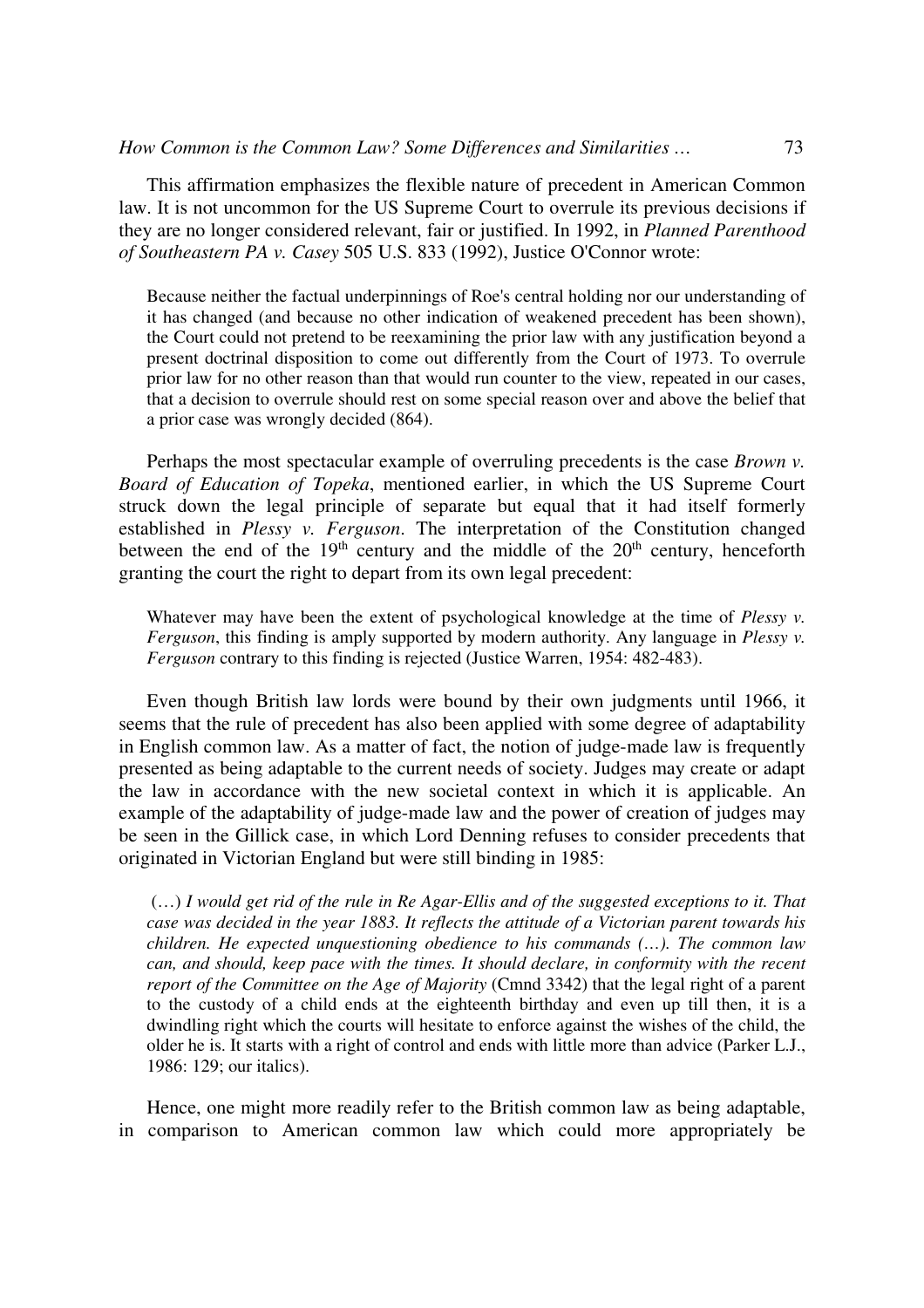characterised as flexible. In spite of this minor difference, the rule of precedent gives a good example of one aspect of common law which is common to both the US and the UK.

With regard to dissenting opinions, one may wonder why they are integrated into American and British judicial decisions when only the majority opinion of the US Supreme Court or the judgment of the UK Supreme Court is legally binding.

In American common law, every case is more or less based on a reading of the US Constitution construed through either a narrow or a wide interpretation. The former provides that if the constitution does not say something can be done, then it cannot be done, while the latter says that if the constitution does not say something cannot be done, then it can be done. Based on the plurality of possible constitutional interpretations, American common law allows judges to share their points of view on the case, including in dissenting opinions. As a result, the final text is polyphonic, like a piece of music in which different voices are heard which sometimes harmonize while at other times they are dissonant. It is thus important to be able to detect the linguistic signs underlying the polyphony in US Supreme Court decisions. The 'flashback' structure illustrates this polyphony with expressions such as *ante* used to refer to what has been said previously in another part of the decision, sometimes in the opinion of the Court. In *Deborah Morse, et al., Petitioners v. Joseph Frederick*, a case related to the First Amendment and the constitutionality of the measures implemented by public schools to prohibit students from displaying messages promoting the use of illegal drugs at school-supervised events, one judge, Justice Stevens dissented and wrote:

I would hold, however, that the school's interest in protecting its students from exposure to speech reasonably regarded as promoting illegal drug use, *ante*, at 1, cannot justify disciplining Frederick for his attempt to make an ambiguous statement to a television audience simply because it contained an oblique reference to drugs (Stevens, dissenting, 2007: 1).

Furthermore, the most significant interest of dissenting opinions from the legal point of view is their persuasive force, i.e. the fact they constitute incentives for lower court judges. In subsequent cases dealing with similar issues, they can reinforce a judge's argument when s/he may want to overrule a precedent and require arguments and justifications to do so. In the UK, judges, and especially justices of superior courts, are highly respected. The foundation of this respect is perhaps as social as it is legal. British legal professionals benefit from it all the more so as senior judges are former barristers who generally receive a knighthood. As such, a minority opinion written by a British senior judge, even though it may have no legal enforceability on the case stated, is nonetheless considered as valuable and worth being brought to the attention of practising lawyers. Moreover, the value of the dissenting opinion may appear relevant later, for example in appeal, when the superior court supports the position of the dissenting judge in the lower court or when the dissenting opinion presented at any given time becomes the one on which case law is overturned later on.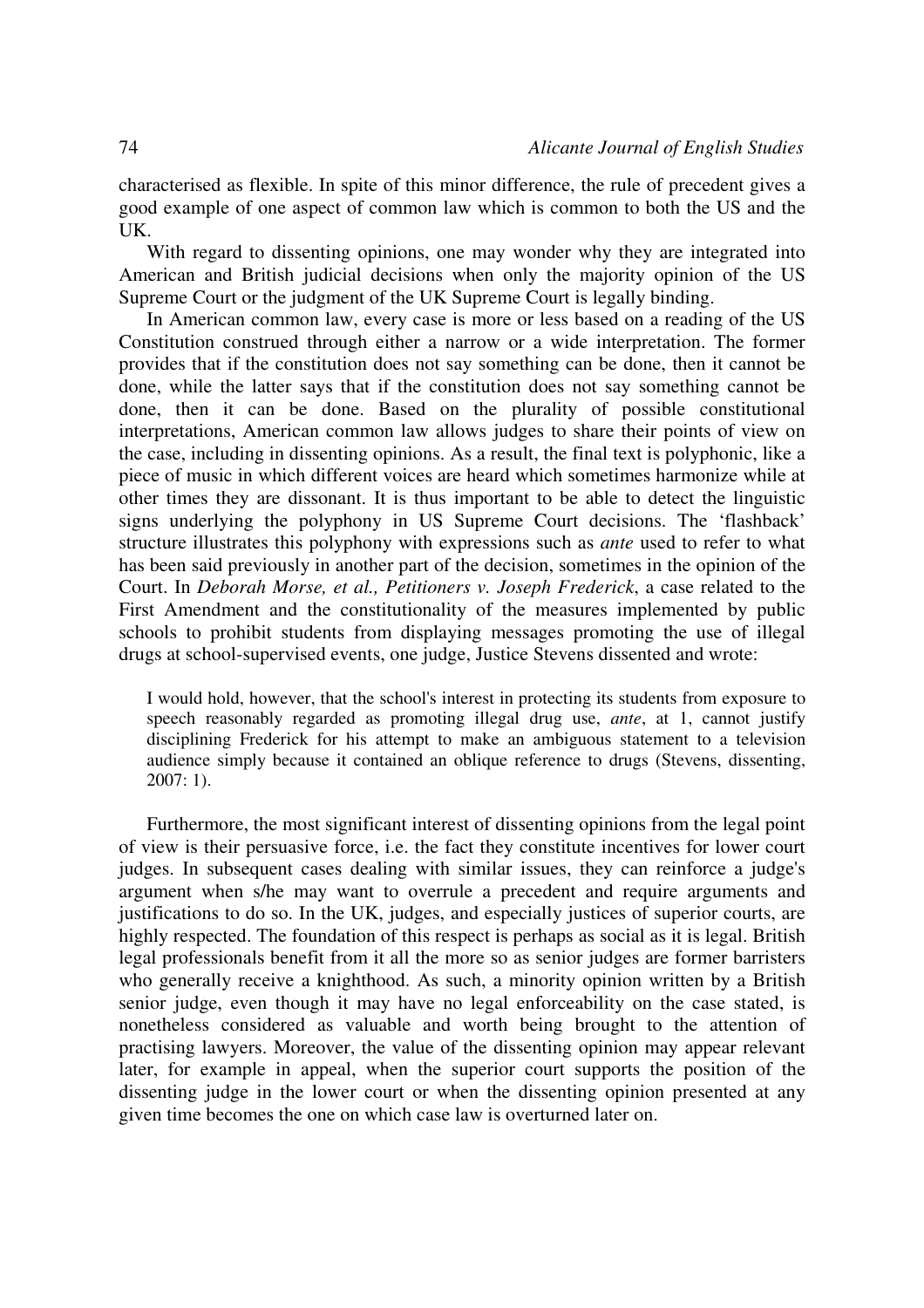Finally, dissenting opinions can be read retrospectively as an anticipation of what may later occur as can be seen in Justice Black's dissenting opinion in the US case of *Tinker v. Des Moines Independent Community School District* 393 U.S. 503, which related to the constitutionality of a prohibition against the wearing of armbands in public school as a form of symbolic protest:

One does not need to be a prophet or the son of a prophet to know that, after the Court's holding today, some students in Iowa schools -- and, indeed, in all schools -- will be ready, able, and willing to defy their teachers on practically all orders. […] I wish, therefore, wholly to disclaim any purpose on my part to hold that the Federal Constitution compels the teachers, parents, and elected school officials to surrender control of the American public school system to public school students. I dissent (Black, dissenting, 1969: 525-526).

Some years later, in *Deborah Morse, et al., Petitioners v. Joseph Frederick*, Justice Thomas wrote in his concurring opinion:

Justice Black may not have been "a prophet or the son of a prophet," but his dissent in *Tinker* has proved prophetic 393 U. S. at 525. [...] We need look no further than this case for an example: Frederick asserts a constitutional right to utter at a school event what is either "[g]ibberish," *ante*, at 7, or an open call to use illegal drugs. To elevate such impertinence to the status of constitutional protection would be farcical and would indeed be to "surrender control of the American public school system to public school students." *Tinker*, *supra*, at 526 (Thomas, 2007: 12-13).

In American and British common law alike, dissenting opinions can thus be seen to play a vital role in a legal system based on case law and as such are fully integrated in the ruling. The final text of the decision is shaped by British and American judges according to their own reasoning methods. However, do judges from both countries have the same legal reasoning techniques? Do these mechanisms have an impact on the language used in superior court decisions?

# **4. Language and legal reasoning mechanisms**

In the UK, when a point of law is raised, judges have to give a decision regarding the points of law and, when necessary, an interpretation of statutory provisions. This interpretation will become as binding as the statutory provisions themselves. As pointed out by David (1972: 81), "English statutes truly become English law after they have been enshrined in judicial decisions".<sup>18</sup> However, in British common law the judge's power of interpretation is narrowly circumscribed by reading techniques: words must be construed literally sticking to their plain sense, either legal or ordinary depending upon the context. However where no text defines the issue, judges will create new legal terms and principles.

The legal techniques of interpretation are organized according to a hierarchy of rules that significantly limit the power of judges. The literal rule of interpretation, also known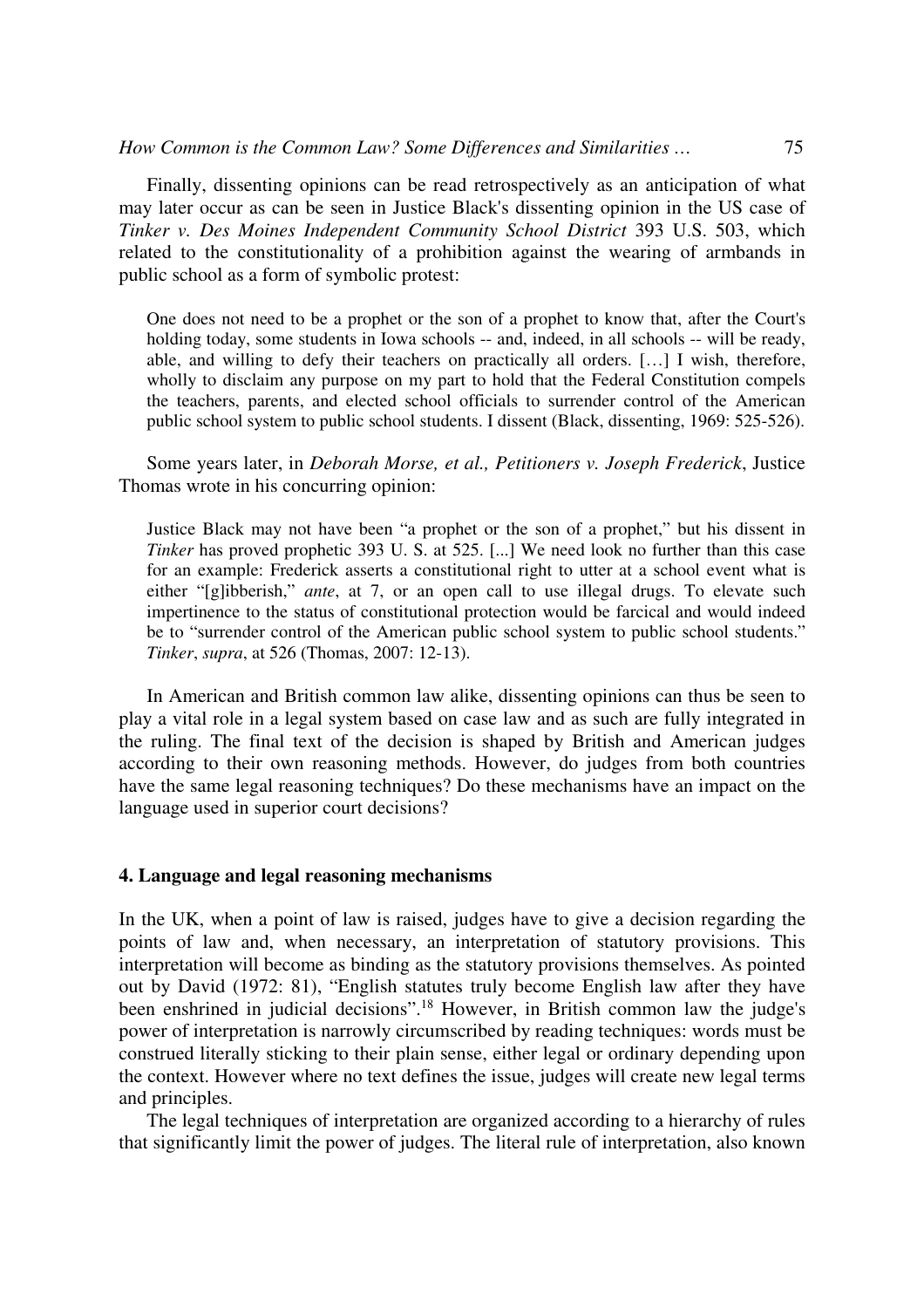as "the plain meaning rule"  $-$ not to be confused with Plain English- prevails in any situation where the terms of the statute are clear enough, even if the result is considered unsatisfactory. However, when the terms of the Act are not clear, the second rule of statutory interpretation, called the "golden rule", can be used. According to this rule, judges can depart from the literal rule so as to avoid any absurdity in the result of the interpreting process. As expounded by Lord Esher in *R v Judge of the City of London Court* [1892] 1 Q.B. 273:

"(…) If the words of an Act are clear, you must follow them, even though they lead to a manifest absurdity. The Court has nothing to do with the question whether the legislature has committed an absurdity." *[literal rule]* "In my opinion, the rule has always been this - if the words of an Act admit of two interpretations, then they are not clear; and if one interpretation leads to an absurdity, and the other does not, the Court will conclude that the legislature did not intend to lead to an absurdity, and will adopt the other interpretation." *[golden rule]* (290, hook brackets added to highlight the use of the literal rule and the golden rule).

Where the first two rules of interpretation cannot solve the difficulty, judges resort to the third called "the mischief" or "defect rule": they scrutinize Parliament's original purpose and intention when the Act was passed in order to come to an appropriate interpretation of the Act. One famous illustration of this technique can be found in a criminal case relating to six prostitutes who challenged their charges of solicitation under the *Street Offences Act* 1959, arguing that they were soliciting in private premises from behind their windows or from their balconies. In *Smith v Hughes* [1960] 1 WLR 830, Lord Parker provides an illustration of the mischief rule:

(…) Everybody knows that this was an Act to clean up the streets, to enable people to walk along the streets without being molested or solicited by common prostitutes. Viewed in this way it can matter little whether the prostitute is soliciting while in the street or is standing in the doorway or on a balcony, or at a window, or whether the window is shut or open or half open  $(832)$ .

Lastly, it is worth mentioning that the particular technique of teleological analysis has been more recently used by British judges. This technique, which refers to the spirit of the text, is hardly ever applied for interpreting British statutes which usually tend to be very detailed and accurate. Nevertheless, it sometimes helps British judges to interpret European Union Regulations that are mostly written in typically civilian style, with which British judges are neither familiar nor at ease.

In American common law, the question of the interpretation of a (federal or state) law is settled through a reading of the US Constitution. Every case decided by the US Supreme Court boils down to a constitutional question. Justices have to decide if the statutory provisions of the piece of legislation being challenged are in keeping with the supreme law of the land. Justice Frankfurter once said in his concurring opinion in *Graves v. New York* 306 U.S. 466, that "the ultimate touchstone of constitutionality is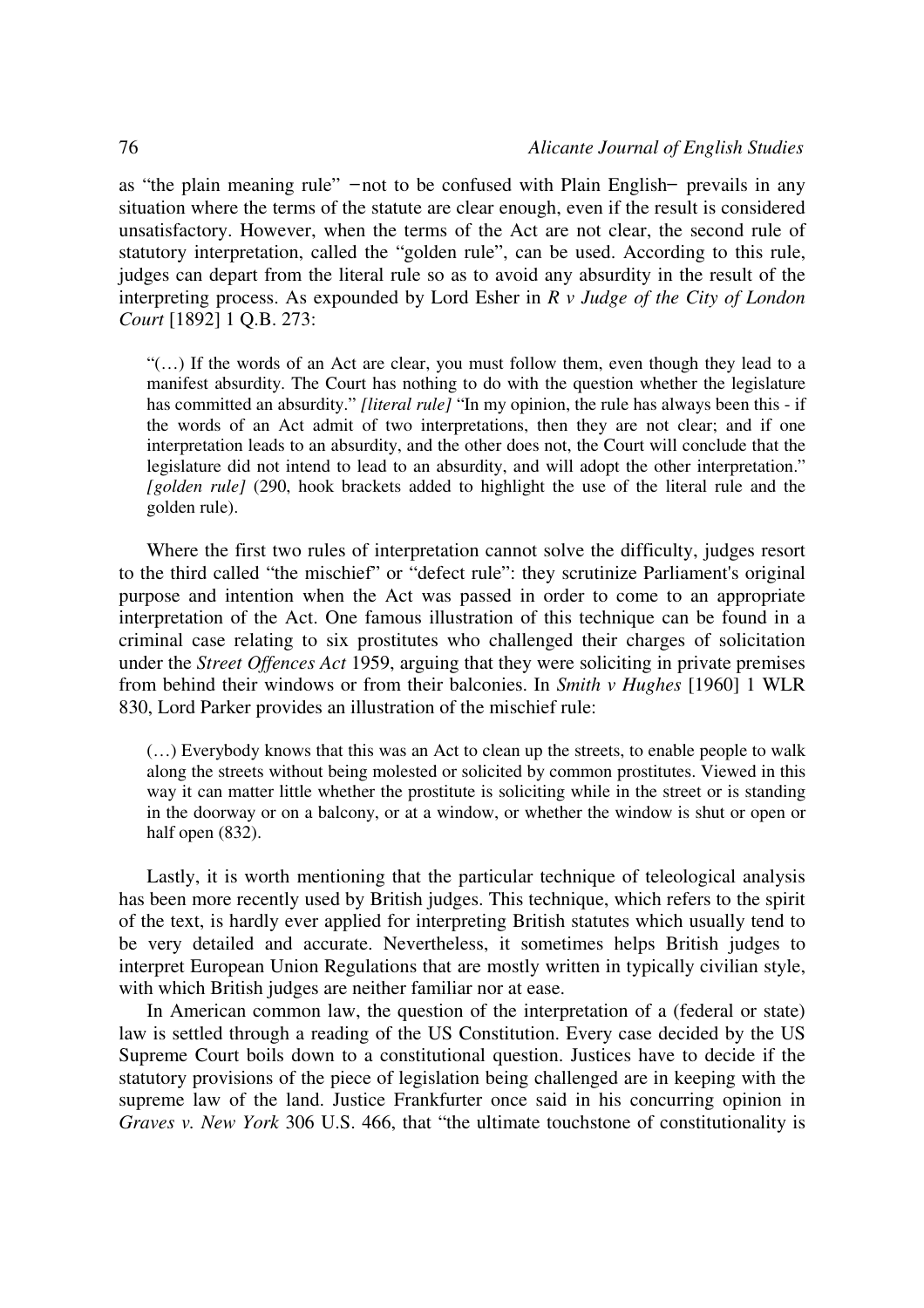the Constitution itself and not what we have said about it" (491-492). Oliver Wendell Holmes, as early as 1899, stated that "We do not ask what the lawmaker could have meant; we do not try to know what the Act means".<sup>19</sup> An American judge does not consider himself a collaborator of the lawmaker (Levasseur, 2004: 118). His role is not to find the intention of the legislative body behind the text. This is the reason why the main method of legal interpretation in the American common law system is the plain meaning rule, and only if the textual interpretation leads to absurd and unfair solutions will the intention of the lawmaker be analysed.

Finally, when no legal provision regulates the issue at stake, common law judges have the power to create new legal principles that will subsequently rule the issue and bind lower courts. One of the best examples of British judge-made law and its subsequent terminological creations is the well-known "neighbour principle". The principle was created by Lord Atkin in *Donoghue v Stevenson* [1932] UKHL 100, also known as the "Snail in the Bottle case", according to which reasonable care must be taken to avoid acts or omissions likely to injure "a neighbour". The legal principles ruling liability for negligence were based on this case, giving rise to new developments of tort law. This mechanism has subsequently been referred to as the "neighbour principle":

You must take reasonable care to avoid acts or omissions which you can reasonably foresee would be likely to injure your neighbour. Who then in law is my neighbour? The answer seems to be persons who are so closely and directly affected by my acts that I ought reasonably to have them in contemplation as being so affected when I am directing my minds to the acts or omissions which are called in question (Lord Atkin, 580).

All the legal criteria on which negligence is based are present in this paragraph: negligence can be established when the tortfeasor is in a position where s/he could foresee the damage caused by his/her act to the victim and has failed to prevent it from happening.

Similarly, US Supreme Court Justices have the power to interpret the text of the US Constitution so as to establish rights that have not explicitly been expressed in the supreme law of the land. This was the case in landmark case *Roe v. Wade* 410 U.S. 113 (1973) on abortion:

The Constitution does not explicitly mention any right of privacy. In a line of decisions, however, going back perhaps as far as *Union Pacific R. Co. v. Botsford*, 141 U.S. 250, 251 (1891), the Court has recognized that a right of personal privacy, or a guarantee of certain areas or zones of privacy, does exist under the Constitution. [...] This right of privacy, whether it be founded in the Fourteenth Amendment's concept of personal liberty and restrictions upon state action, as we feel it is, or, as the District Court determined, in the Ninth Amendment's reservation of rights to the people, is broad enough to encompass a woman's decision whether or not to terminate her pregnancy (Justice Blackmun, 1973: 152- 153).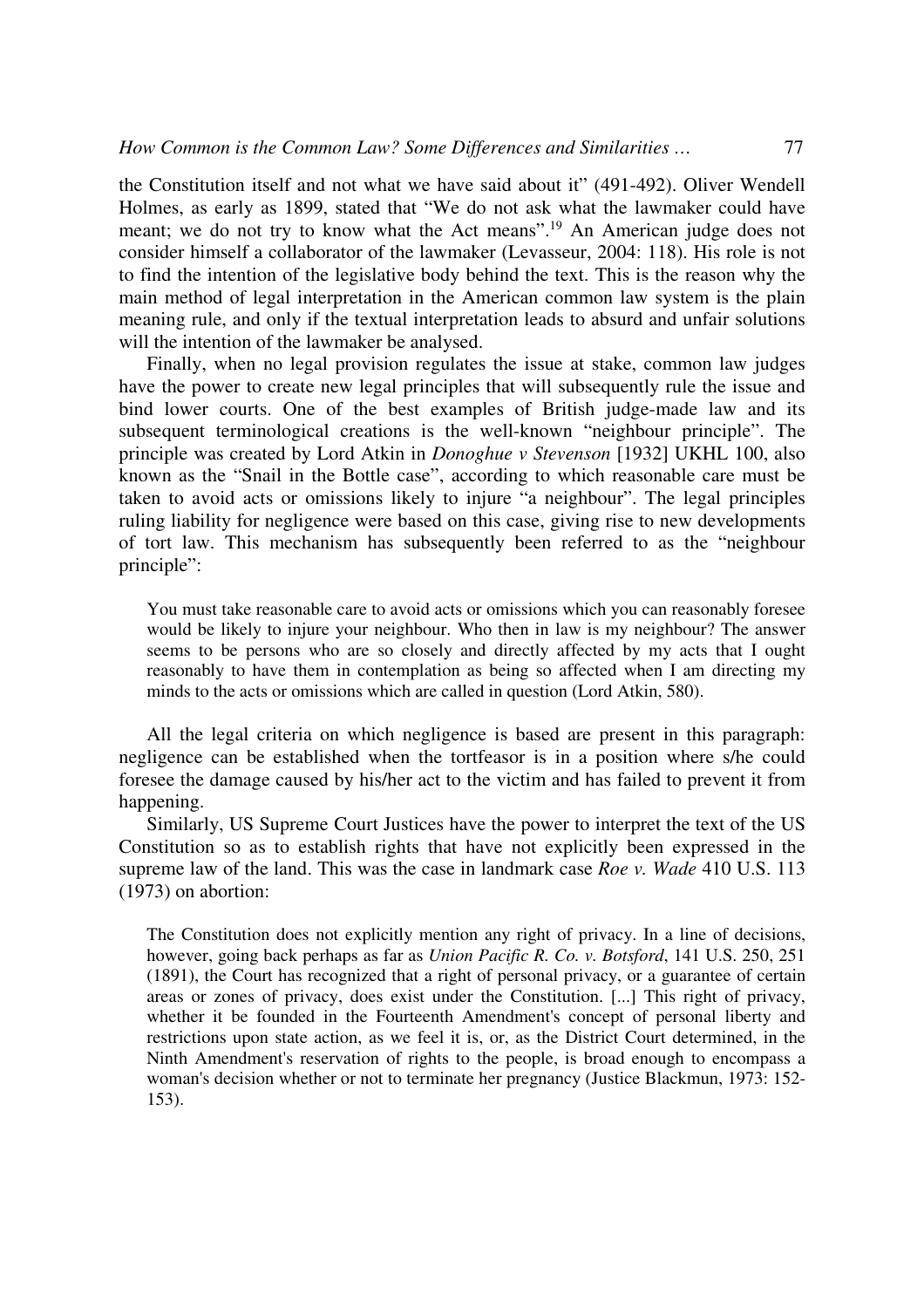This quotation illustrates the power of US Supreme Court Justices to create and develop new legal principles through a wide interpretation of constitutional provisions. This is the American version of judge-made law applied pursuant to the doctrine established in 1819 in *McCullogh v. Maryland* 100 U.S. 421:

Let the end be legitimate, let it be within the scope of the Constitution, and all means which are appropriate, which are plainly adapted to that end, which are not prohibited, but consistent with the letter and spirit of the Constitution, are constitutional (421).

Additionally, the power of creation of common law judges, British and American alike, sometimes goes beyond the establishment of a legal principle, giving rise to practical legal tools for practitioners. When ruling on a case, judges have the possibility to set principles and define tools that may be taken up in future legal situations. In the Gillick case already mentioned, in *obiter dictum* Lord Fraser introduced a comprehensive test that helped medical practitioners assess whether they would be failing to discharge their professional responsibilities by providing contraceptive advice to a minor without parental consent:

(…) But there may well be cases, and I think there will be some cases, where the girl refuses either to tell the parents herself or to permit the doctor to do so and in such cases the doctor will, in my opinion, be justified in proceeding without the parents' consent or even knowledge *provided he is satisfied on the following matters:* (1) that the girl (although under 16 years of age) will understand his advice (2) that he cannot persuade her to inform her parents or to allow him to inform the parents that she is seeking contraceptive advice (3) that she is very likely to begin or to continue having sexual intercourse with or without contraceptive treatment (4) that unless she receives contraceptive advice or treatment her physical or mental health or both are likely to suffer (5) that her best interests require him to give her contraceptive advice, treatment or both without the parental consent (our italics, 1986: 174).

Lord Fraser based this test on five criteria that must be assessed by any medical practitioner before making the decision to prescribe such a treatment or procedure to girls who are underage. Though this test was created with "contraceptive treatments" in mind (to quote Lord Fraser himself), it was later considered to be sufficiently clear and useful to be used in any situation when a minor seeks medical advice or treatment without informing his/her parents. Since that date, this test has been known as the "Gillick competence test" for academics and practitioners, and has been adapted to other cases when a practitioner needs to assess the maturity of the child.

Similarly, in the 1966 American criminal case *Miranda v. Arizona* 384 U.S. 436 which gave rise to the famous "Miranda Rights", US Supreme Court Justices established legal and professional guidelines for law enforcement to respect when a suspect is arrested and taken into police custody:

As for the procedural safeguards to be employed, unless other fully effective means are devised to inform accused persons of their right of silence and to assure a continuous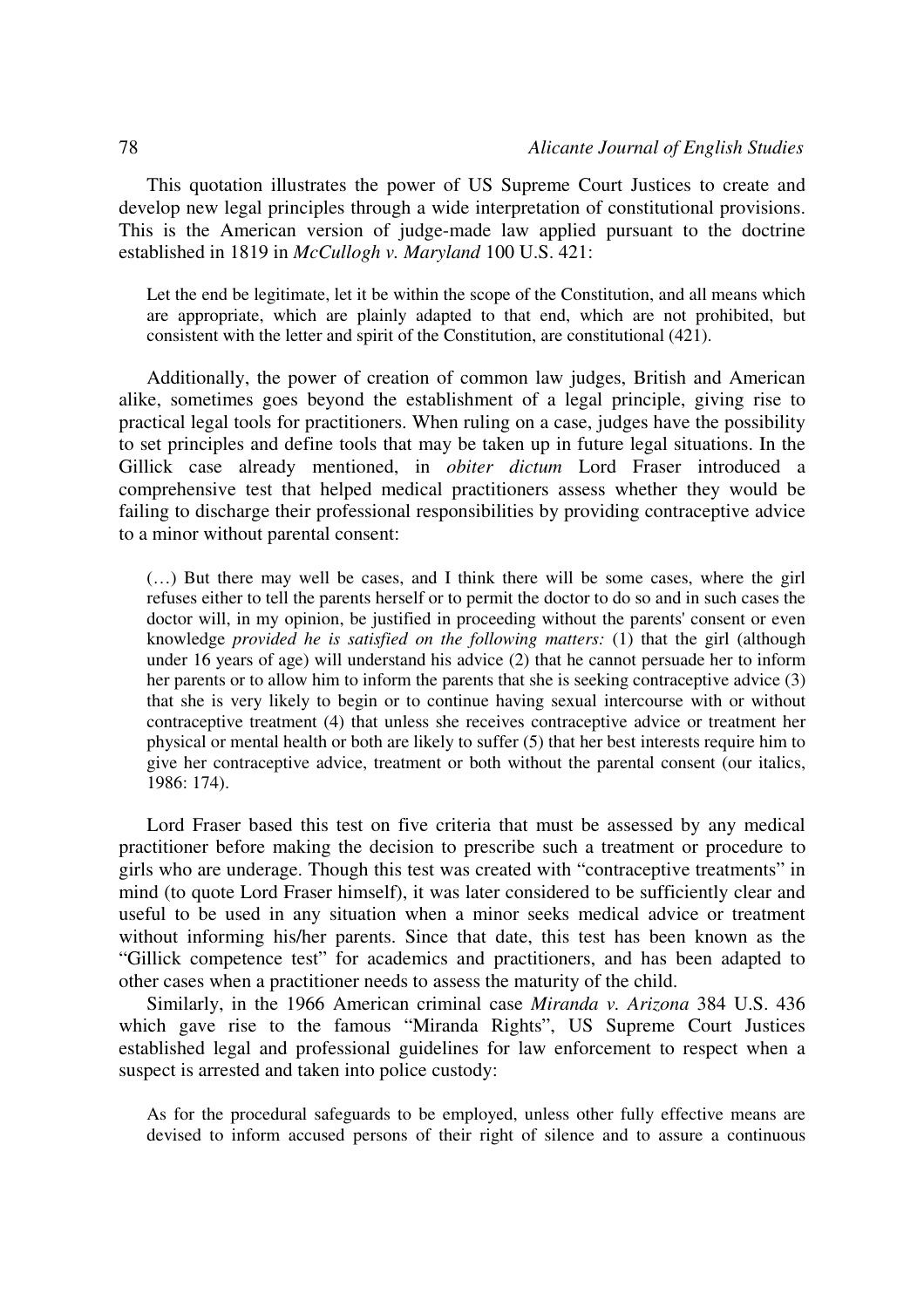opportunity to exercise it, *the following measures are required*. Prior to any questioning, the person must be warned that he has a right to remain silent, that any statement he does make may be used as evidence against him, and that he has a right to the presence of an attorney, either retained or appointed (our italics, 444).

These two cases, one British, the other American, underscore the power of common law judges to set out principles and legal tools for professionals both in the UK and the US.

# **5. Conclusion**

This paper has highlighted the existence of some common features in the American and English common law systems such as a largely common language, as well as similar concepts, principles and procedures. English common law undoubtedly remains the original and founding source of American law. The comparison between American and British decisions handed down by US and UK superior courts, through a legal and linguistic analysis, has highlighted these convergences. The rule of precedent is similarly implemented in both legal systems in spite of minor structural differences pointed out in the judicial decisions that have been studied.

Nevertheless, there are differences which indicate quite clearly that the American and the English common law systems not so common after all. The legal terminology is both similar and different, as illustrated by the term 'judicial review' present in both systems but which does not refer to the same legal reality. Moreover, while English and American judges are both empowered to create new legal concepts, the way in which texts are interpreted (and court decisions drafted) are distinct. In addition, the flexibility used by American judges is not strictly comparable to the adaptability that characterises English common law  $-$  leading us to conclude that, with regard to the cross-cultural aspects of even close-culture disciplines, a constant look-out for "false" or "true" friends is an undisputable prerequisite.

# **Notes**

1. 47 States are pure common law systems, without counting the bi-juridical ones. See <www.juriglobe.ca/fra/sys-juri/class-poli/common-law.php>, consulted on 23 July 2015.

2. See *Waghorn v Waghorn*, 297: Dixon, J., in an Australian case: "Where a general proposition is involved the court should be careful to avoid introducing in Australia a principle inconsistent with that accepted in England. The common law is administered in many jurisdictions and unless each guards against needless divergencies of decision its uniform development is imperilled".

3. See Zoller (2014): 5, consulted on 23 July 2015.

 4. For more information on the US Supreme Court, see the US Supreme Court website: <http://www.supremecourt.gov/>, consulted on 23 September 2015.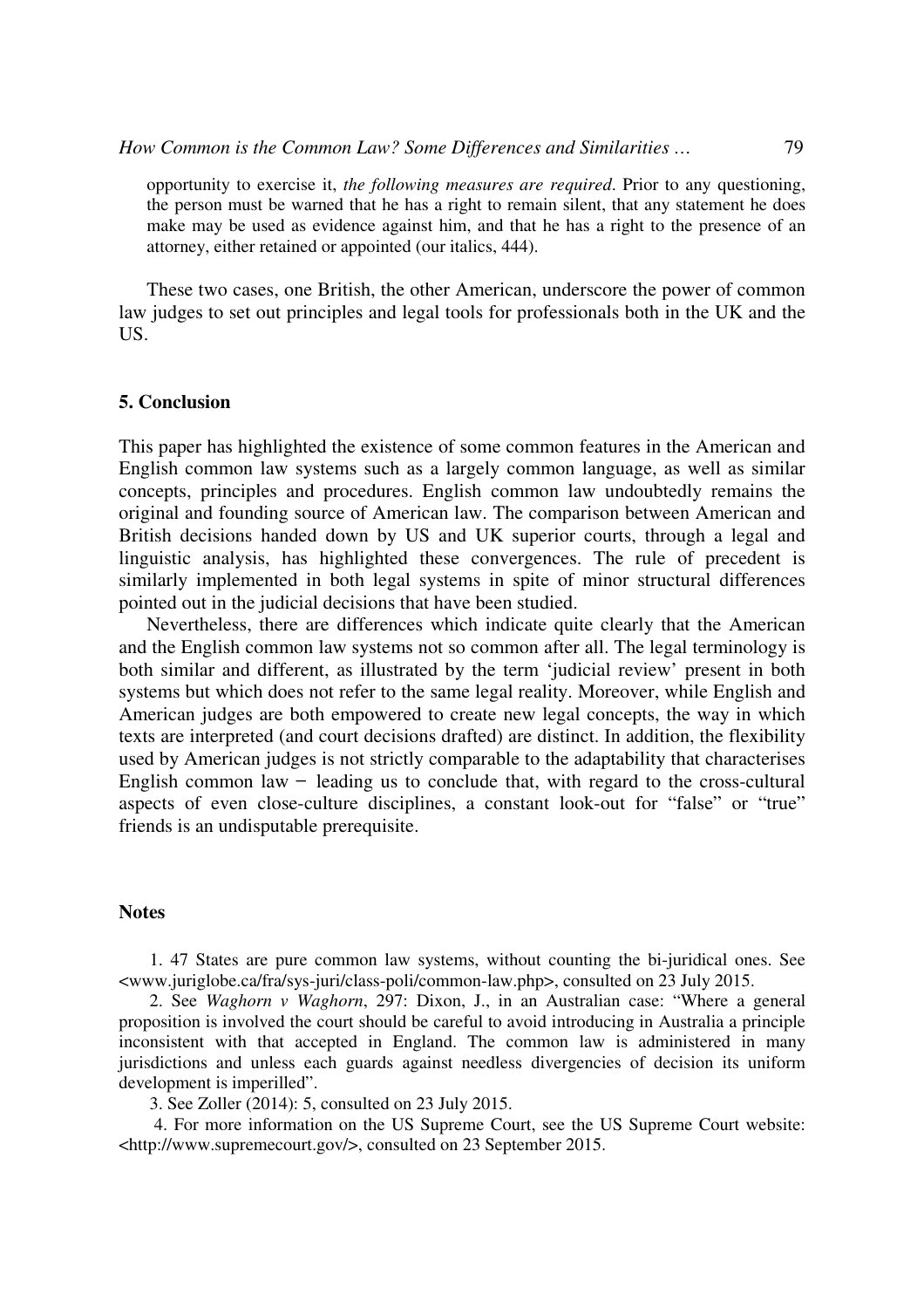5. Interestingly, the American term used to refer to the application before the US Supreme Court, "to file for a writ of certiorari", comes from English common law which abolished this terminology in 1938. The UK has replaced it with the more transparent expression "application for permission to appeal".

6. See <https://www.supremecourt.uk/about/uk-judicial-system.html>.

7. Section 124(2) *Criminal Procedure (Scotland) Act* 1995.

8. On these particularities, see the UK Supreme Court website: <https://www.supremecourt.uk/docs/jurisdiction-of-the-supreme-court-in-scottishappeals.pdf>, consulted on 27 July 2015.

9. The following Acts are of constitutional nature with regard to continental standards: *Magna Carta* 1215, *Habeas Corpus Act* 1679, *Bill of Rights* 1689, *Act of Union* 1707, *Act of Union* 1801, *Human Rights Act* 1998.

10. On the power of the UK Supreme Court with respect to constitutional protections, see Olivier Deparis (July 2011). "La Cour suprême au Royaume-Uni et la question de constitutionnalité", *Nouveaux Cahiers du Conseil constitutionnel* n° 32 (Dossier: Royaume-Uni). Available online at <http://www.conseil-constitutionnel/francais/nouveaux-cahiers-duconseil/cahier-n-32/la-cour-supreme-au-royaume-uni-et-la-question-de-constitutionalite-parolivier-deparis.99061.html>, consulted on 27 July 2015.

11. For the definition of judicial review, see the website of federal courts in the USA: <http://www.uscourts.gov/>, consulted on 23 September 2015.

12. The British and Irish Legal Information Institute (BAILII) website publishes British and Irish case law and legislation, European Union case law, Law Commission reports, and other law-related British and Irish material.

13. In the American context, the word 'judgment' refers to the outcome of the case as opposed to the holding, i.e. the legal reasons and arguments presented to justify the judgment. In the UK, a judgment is used to refer both to the outcome and the legal reasoning from which it ensues.

14. E.g. in the famous Gillick case, Lord Fraser is clearly organizing his reasoning considering the grounds for appeal with digits from 1 to 6. See *Gillick v West Norfolk & Wisbeck Area Health Authority* [1986] AC 112, Lord Fraser of Tullybelton's opinion.

15. A. L. Goodhart: "Determining the ratio decidendi of a case" (1930) 40 *Yale LJ* 161 and Goodhart: "The ratio decidendi of a case" (1959) 22*MLR* 117.

16. Cf *Balfour v Balfour* [1919] 2 KB 571 and *Merritt v Merritt* [1970] 1 WLR 1211. In these two cases the enforcement of a maintenance agreement passed between spouses that were not living together was claimed. However, the position of Balfour was not considered as binding on the Merritt case because the context of the agreement was different. In the Balfour case, the spouses were living apart because of some health problem that prevented the wife to follow her husband abroad. In the Merritt case the spouses were living apart because they were about to get divorced. The lack of contractual intention presumption in agreement passed by spouses that was held in Balfour was not extended to an agreement passed by a couple who was about to divorce such as the one in the Merritt case.

17. On this issue, see Hans-Albreicht Schwarz-Lieberman von Wahlendorf (1999), "Le juge 'législateur' l'approche anglaise". *RIDC* 4: 1109-1117.

18. See David, H. (1972). *Introduction à l'étude du droit écossais*. Paris: LGDJ: 81. "la loi anglaise n'est véritablement incorporée au droit anglais que lorsqu'elle a reçu la consécration de la jurisprudence". Quotation translated into English by L. Francoz Terminal.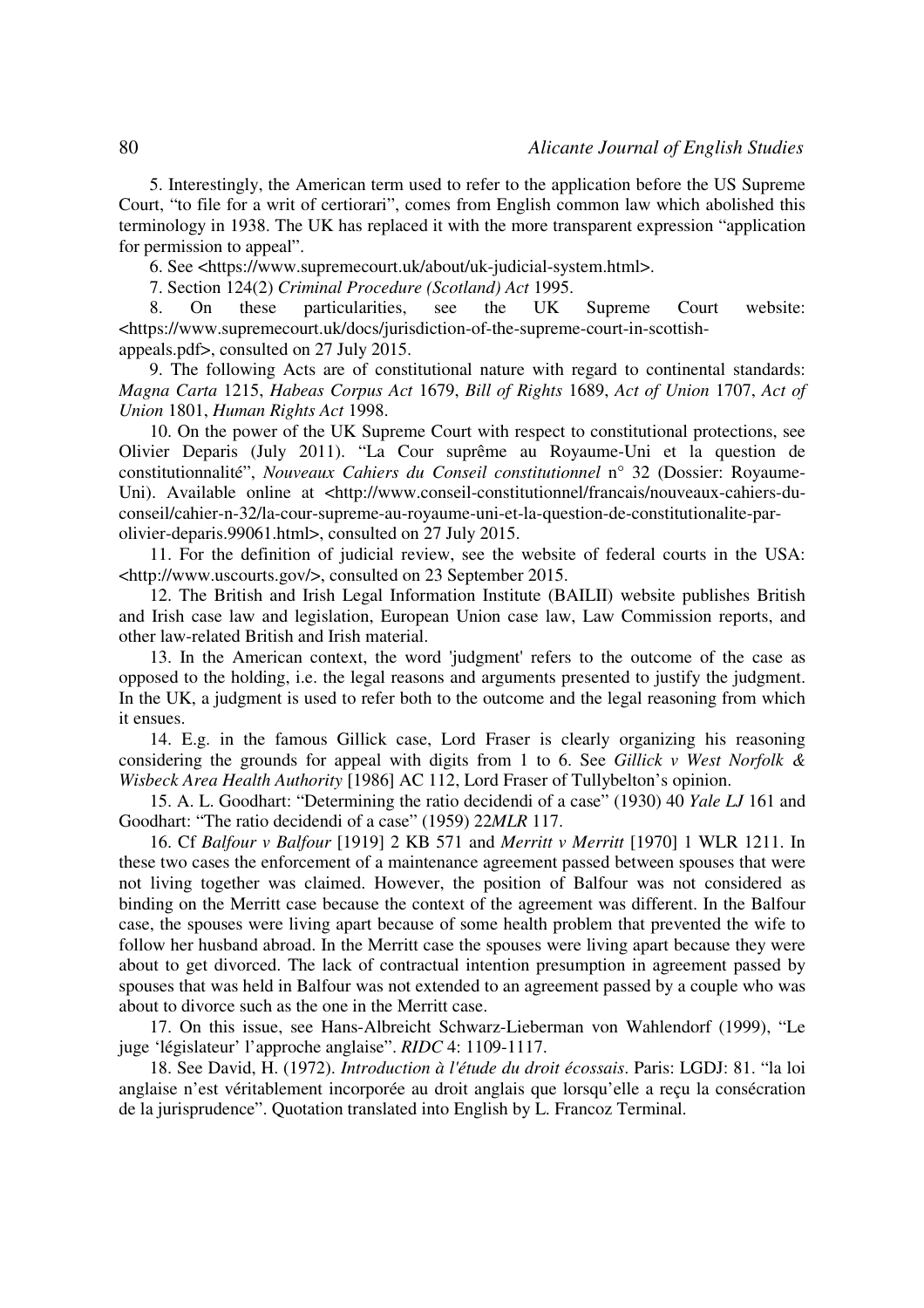*How Common is the Common Law? Some Differences and Similarities ...* 81

19. Holmes, Oliver Wendell (1899). "The Theory of Interpretation". *Harvard Law Review* 12: 417-420. Quoted in S&E Contractors, INC. v. United States 406 U.S. 1 (1971).

# **References**

# **Primary sources**

American cases

*Berghuis v. Thompkins* 560 U.S. \_\_\_\_ (2010) *Black and White Taxicab & Transfer Co. v. Brown & Yellow Taxicab & Transfer Co.* 276 U.S. 518 (1928) *Brown v. Board of Education of Topeka* 347 U.S. 483 (1954) *Burnet v. Coronado Oil and Gas Co*. 285 U.U. 393 (1932) *Deborah Morse, et al., Petitioners v. Joseph Frederick* 551 U. S. \_\_\_ (2007) *Ernst & Ernst v. Hochfelder* 425 U.S. 185 (1976). *Glossip v. Gross* 576 U.S. \_\_\_ (2015) *Graves v. New York* 306 U.S. 466 (1939) *Lawrence v. Texas* 539 U.S. 558 (2003) *Marbury v. Madison* (1803) 5 U.S. 137 (1803) *McCullogh v. Maryland* 100 U.S. 421 (1819) *Miranda v. Arizona* 384 U.S. 436 (1966) *Plessy v. Ferguson* 163 U.S. 537 (1896) *Roe v. Wade* 410 U.S. 113 (1973) *Schuette, Attorney General of Michigan v. Coalition to defend Affirmative Action, Integration and Immigration Rights and Fight for Equality by any Means Necessary (BAMN) et al.* 572 U.S. (2014) *Tinker v. Des Moines Independent Community School District* 393 U.S. 503 (1969) *United States v. Detroit Timber & Lumber Co*, 200 U.S. 321 (1906)

British cases

All British cases can be consulted at the website of the British and Irish Legal Information Institute URL <http://www.bailii.org/>.

*Gillick v West Norfolk & Wisbeck Area Health Authority* [1986] AC 112 *Murray v DPP* [1994] 1 WLR 1 *R v Gotts* [1992] 2 AC 412 *R v Howe & Bannister* [1987] AC 417 *R v Judge of the City of London Court* [1892] 1 Q.B. 273 *Quinn v Leathem* [1901] AC 495 *Smith v Hughes* [1960] 1 WLR 830 *Sue Axon v The Secretary State of Health* [2006] EWHC 37 (Admin) *Waghorn v Waghorn* [1941-1942] 65 C.L.R. 289